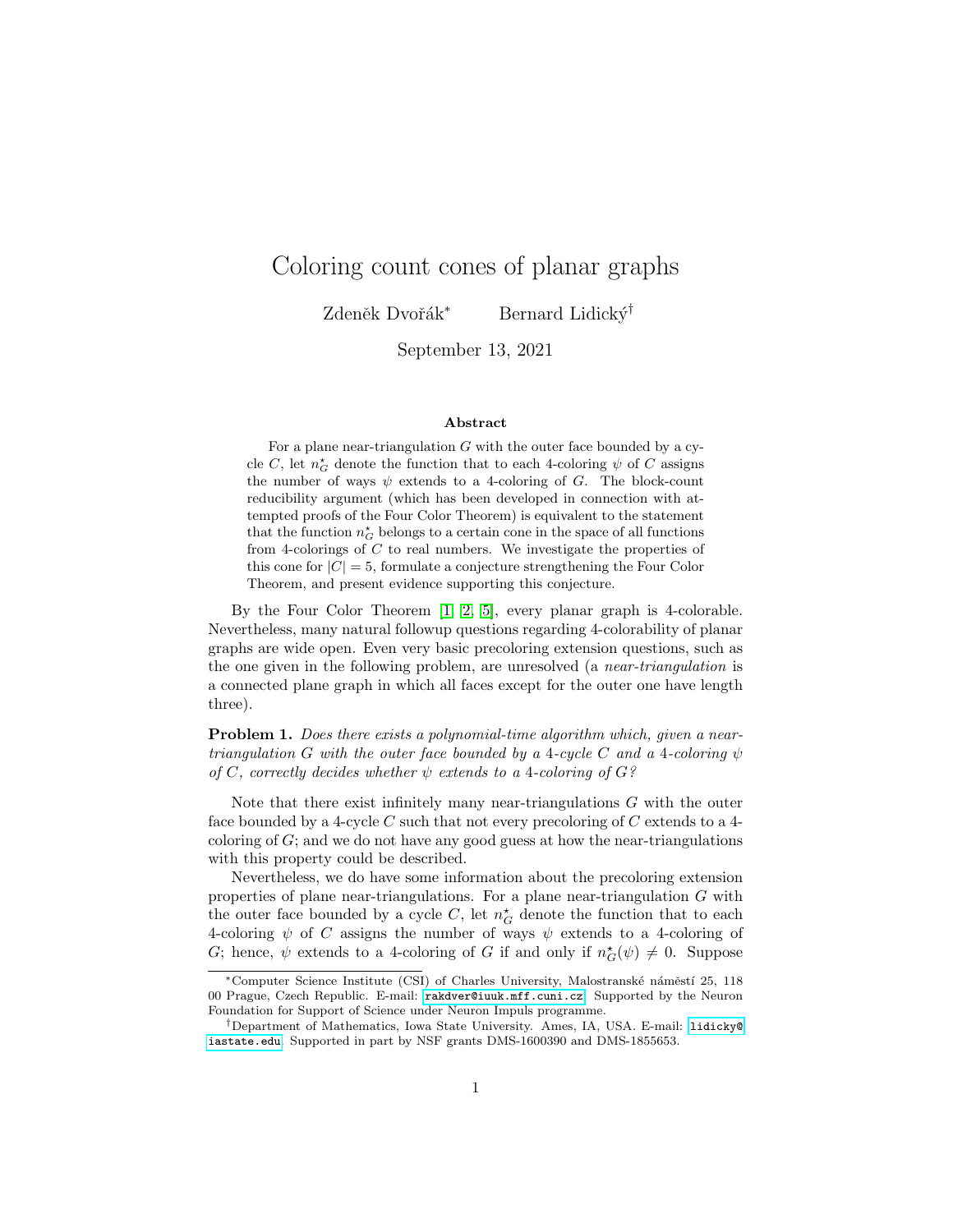

<span id="page-1-0"></span>Figure 1: Precolorings  $\psi_1$ ,  $\psi_2$ , and  $\psi_3$  of a 4-cycle.

 $C = v_1v_2v_3v_4$  is a 4-cycle and  $\psi_1$ ,  $\psi_2$  and  $\psi_3$  are its 4-colorings such that  $\psi_i(v_j) = j$  for  $i \in \{1, 2, 3\}$  and  $j \in \{1, 2\}, \psi_1(v_3) = \psi_3(v_3) = 1, \psi_2(v_3) = 3$ ,  $\psi_1(v_4) = \psi_2(v_4) = 2$ , and  $\psi_3(v_4) = 4$ ; see Figure [1.](#page-1-0) A standard Kempe chain argument shows that if  $n_G^{\star}(\psi_1) \neq 0$ , then  $n_G^{\star}(\psi_2) \neq 0$  or  $n_G^{\star}(\psi_3) \neq 0$ .

Actually, much more information can be obtained along these lines, using the idea of Block-count reducibility [\[3,](#page-16-2) [4\]](#page-17-1) developed in connection with the attempts to prove the Four Color Theorem: Certain inequalities between linear combinations of  $n_G^{\star}(\psi_1)$ ,  $n_G^{\star}(\psi_2)$ , and  $n_G^{\star}(\psi_3)$  are satisfied for all near-triangulations  $G$ , or equivalently, the vector  $(n_G^{\star}(\psi_1), n_G^{\star}(\psi_2), n_G^{\star}(\psi_3))$  is contained in a certain cone in  $\mathbb{R}^3$ . The main goal of this note is to present and motivate a conjecture regarding this cone in the case of near-triangulations with the outer face bounded by a 5-cycle; this conjecture strengthens the Four Color Theorem. We also provide evidence supporting this conjecture.

### 1 Definitions

In order to describe the cone we alluded to in the introduction, we need a number of definitions, which we introduce in this section. It is easier to state the idea in the dual setting of 3-edge-colorings of cubic plane graphs, which is well-known to be equivalent to 4-coloring of plane triangulations [\[6\]](#page-17-2). Some graphs in this paper may have parallel edges or loops. We call two parallel edges a double edge and three parallel edges a triple edge.

### 1.1 Near-cubic graphs and their edge-colorings

We consider each edge (even a loop) of a graph  $G$  to consist of two *half-edges*; that is, each half-edge h is associated with a vertex  $v_h \in V(G)$  and an edge  $e_h \in E(G)$  such that  $v_h$  is one of the endpoints of  $e_h$ , and for each edge  $e = uv$ , there exist exactly two half-edges  $h_1$  and  $h_2$  such that  $e_{h_1} = e_{h_2} = e$ ,  $v_{h_1} = u$ and  $v_{h_2} = v$ . We say that the vertex  $v_h$  is incident with the half-edge h. In case G is drawn in the plane, we naturally associate the half-edges incident with each vertex  $v$  with the initial segments of the curves representing the edges incident with  $v$ .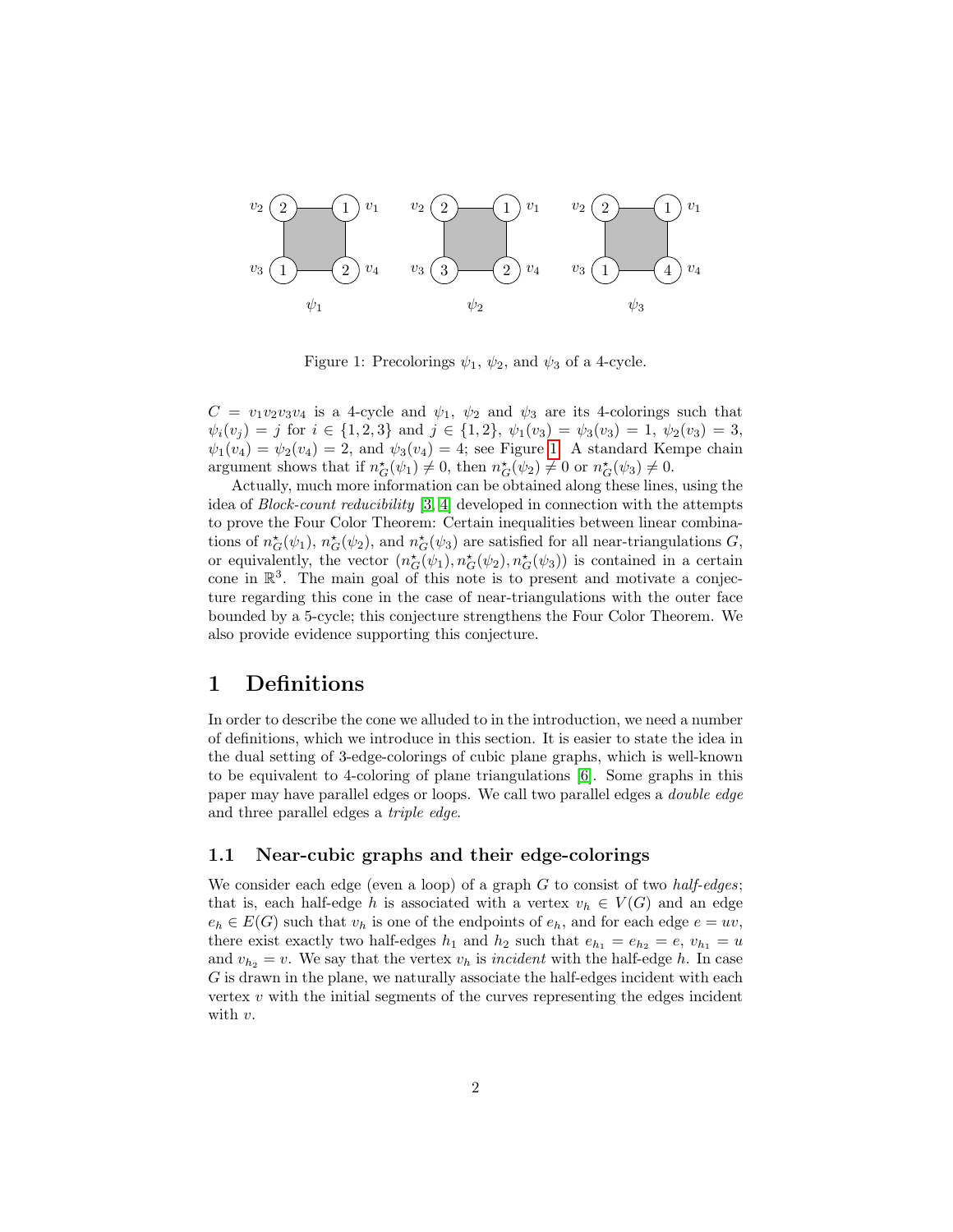Let G be a connected graph and let v be a vertex of G. Let  $\nu$  be a bijection between the half-edges incident with v and  $\{0, \ldots, \deg(v) - 1\}$  (in particular, if v is incident with a loop, each half-edge of the loop is assigned a different number by  $\nu$ ). If all vertices of G other than v have degree three, we say that  $G = (G, v, \nu)$  is a near-cubic graph. We say that G is a plane near-cubic graph if  $G$  is a plane graph and the half-edges incident with  $v$  are drawn around it in the clockwise cyclic order  $\nu^{-1}(0), \ldots, \nu^{-1}(\deg(v) - 1)$ . We define  $d(\tilde{G}) = \deg(v)$ . A 3-edge-coloring of  $\tilde{G}$  is an assignment of colors 1, 2, and 3 to edges of G such that any two edges incident with a common vertex other than  $v$  have different colors. Let us note the following well-known fact.

**Observation 2.** Let  $\varphi$  be a 3-edge-coloring of  $\tilde{G} = (G, v, \nu)$ . For  $i \in \{1, 2, 3\}$ , the number  $d_i$  of half-edges h of G incident with v such that  $\varphi(e_h) = i$  satisfies  $d_i \equiv d(G) \pmod{2}.$ 

*Proof.* It suffices to show the claim for the color  $i = 1$ . Let  $n = |V(G)|$ . Since all vertices of  $G$  except possibly for  $v$  have degree three and the sum of degrees of vertices of G is even, we have  $d(G) \equiv n-1 \pmod{2}$ . Letting  $G_1$  be the subgraph of G consisting of the edges of color 1, note that all vertices of  $G_1$  except for v have degree one and that  $\deg_{G_1}(v) = d_1$ . Hence, the same argument gives  $d_1 \equiv n - 1 \pmod{2}$ , as required.  $\Box$ 

Motivated by this observation, for an integer  $d > 2$ , we say a function  $\psi$ :  $\{0,\ldots,d-1\} \to \{1,2,3\}$  is a d-precoloring if  $|\psi^{-1}(1)| \equiv |\psi^{-1}(2)| \equiv |\psi^{-1}(3)| \equiv d$ (mod 2). We say that a 3-edge-coloring  $\varphi$  of a near-cubic graph  $\tilde{G} = (G, v, \nu)$ extends a  $d(\hat{G})$ -precoloring  $\psi$  if for any edge e incident with v and a half-edge h of e incident with v, we have  $\varphi(e) = \psi(\nu(h)).$ 

Let  $n_{\tilde{G}}(\psi)$  denote the number of 3-edge-colorings of  $\tilde{G}$  which extend  $\psi$ . Via the theory of nowhere-zero flows [\[7\]](#page-17-3), it is easy to establish the following correspondence between 4-colorings of near-triangulations and 3-edge-colorings in their duals. Recall  $n_G^{\star}(\psi)$  denotes the number of 4-colorings of G which extend  $\psi$ .

**Observation 3.** Let  $\tilde{G} = (G, v, \nu)$  be a plane near-cubic graph, and let  $G^*$  be the dual of G drawn so that the outer face of  $G^*$  corresponds to v. Suppose the outer face of  $G^*$  is bounded by a cycle C. Then there exists a mapping f from 4-colorings of C to  $d(\tilde{G})$ -precolorings such that

- f maps exactly four distinct 4-colorings of  $C$  (differing only by a rotation of the color set) to each  $d(G)$ -precoloring, and
- every 4-coloring  $\psi$  of C satisfies  $n_{G^*}^{\star}(\psi) = n_{\tilde{G}}(f(\psi)).$

Given two near-cubic graphs  $\tilde{G}_1 = (G_1, v_1, \nu_1)$  and  $\tilde{G}_2 = (G_2, v_2, \nu_2)$  with  $deg(v_1) = deg(v_2)$ , let  $\tilde{G}_1 \oplus \tilde{G}_2$  denote the graph obtained from  $G_1$  and  $G_2$ by, for  $0 \leq i \leq \deg(v_1) - 1$ , removing the half-edges  $\nu_1^{-1}(i)$  and  $\nu_2^{-1}(i)$  and connecting the other halves of the edges. Note that  $\tilde{G}_1 \oplus \tilde{G}_2$  is a cubic graph,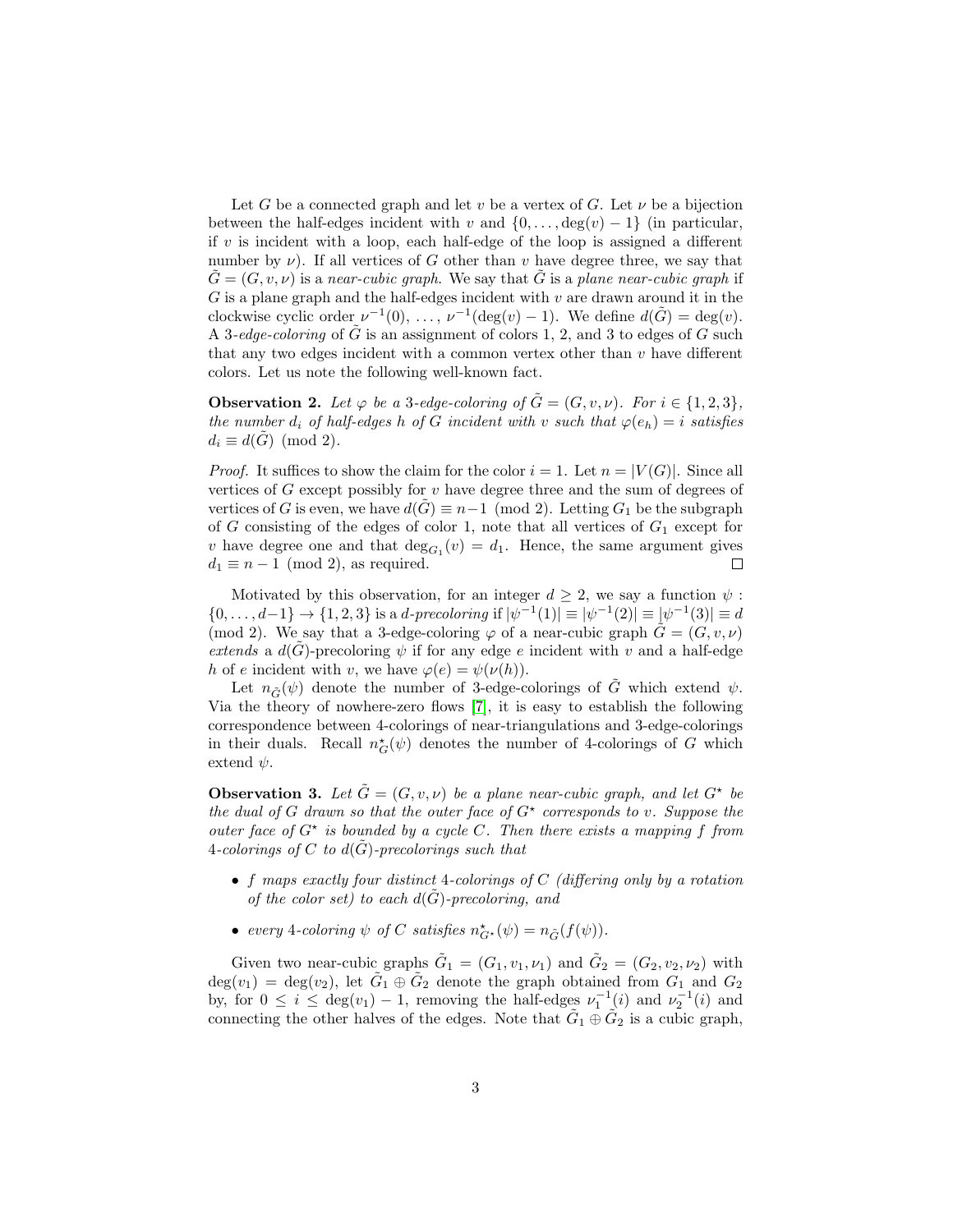

<span id="page-3-0"></span>Figure 2: The plane near-cubic graph  $(W_5, v, \nu)$ , also known as  $\tilde{C}_5$ . The entire graph is shown on the left. A partial drawing (excluding  $v$ ) used for near-cubic graphs in the rest of the paper is shown on the right.

and if  $\tilde{G}_1$  and  $\tilde{G}_2$  are plane near-cubic graphs, then  $\tilde{G}_1 \oplus \tilde{G}_2$  is a cubic planar graph. Observe that the number of 3-edge-colorings of  $\tilde{G}_1 \oplus \tilde{G}_2$  is

<span id="page-3-1"></span>
$$
\sum_{\psi} n_{\tilde{G}_1}(\psi) n_{\tilde{G}_2}(\psi),\tag{1}
$$

where the sum goes over all deg(v<sub>1</sub>)-precolorings  $\psi$ . For any integer  $n \geq 3$ , let  $\tilde{C}_n$  denote the plane near-cubic graph  $(W_n, v, \nu)$ , where  $W_n$  is the wheel with the central vertex  $v$  adjacent to all vertices of an  $n$ -cycle; see Figure [2.](#page-3-0)

#### 1.2 Signatures and Kempe chains

The following definition of a  $d$ -signature will be used to describe, for a given 3-edge-coloring and a pair of colors, the structure of Kempe chains around the vertex v of a plane near-cubic graph  $\tilde{G} = (G, v, \nu)$ . Each such Kempe chain is a 2-edge-colored cycle containing v, and we need to record its parity  $s \in \{-1, 1\}$ and the pair  $m$  of half-edges incident with  $v$  that it contains.

For an integer  $d \geq 2$ , a *d-signature* is a set S of pairs  $(m, s)$ , where m is an unordered pair of integers in  $\{0, \ldots, d-1\}$  and  $s \in \{-1, 1\}$ , satisfying the following conditions:

- (i) for any distinct  $(m_1, s_1), (m_2, s_2) \in S$  we have  $m_1 \cap m_2 = \emptyset$ , and
- (ii) S does not contain elements  $({a, b}, s_1)$  and  $({c, d}, s_2)$  such that  $a < c <$  $b < d$ .

Note that the condition (ii) corresponds to the fact that in a plane near-cubic graph, distinct Kempe chains in the same pair of colors do not cross. A dprecoloring  $\psi$  is *compatible* in (distinct) colors  $i, j \in \{1, 2, 3\}$  with a *d*-signature S if

- $\psi^{-1}(\{i,j\}) = \bigcup_{(m,s)\in S} m$ , and
- for each  $(\{a_1, a_2\}, s) \in S$ ,  $\psi(a_1) = \psi(a_2)$  holds if and only if  $s = -1$ .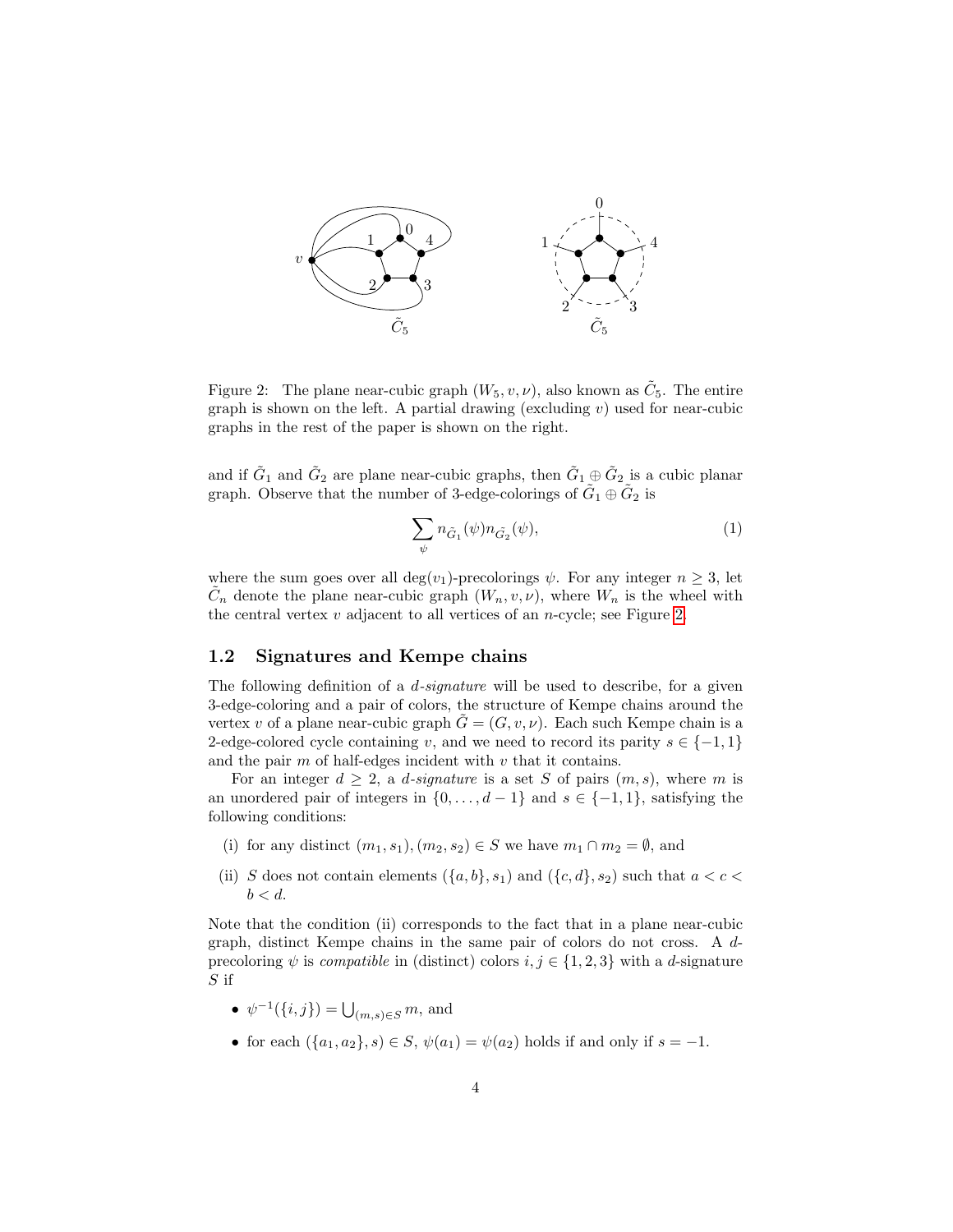Now, consider a 3-edge-coloring  $\varphi$  of a near-cubic graph  $\tilde{G} = (G, v, \nu)$ . Each vertex other than  $v$  is incident with edges of all three colors. Hence, for any distinct  $i, j \in \{1, 2, 3\}$ , the subgraph  $G_{ij}$  of G consisting of edges of colors i or  $j$  is a union of pairwise edge-disjoint cycles, vertex-disjoint except for possible intersections in v. An ij-Kempe chain of  $\varphi$  is a cycle C in  $G_{ij}$  containing v; the sign  $\sigma(C)$  of the ij-Kempe chain C is 1 if the length of C is even and  $-1$  if the length of C is odd. If  $h_1$  and  $h_2$  are the half-edges in C incident with v, we let  $\mu(C) = {\nu(h_1), \nu(h_2)}$ . The *ij-Kempe chain signature*  $\sigma_{ii}(\varphi)$  of  $\varphi$  is defined as

 $\{(\mu(C), \sigma(C)) : C \text{ is an } ij\text{-Kempe chain of } \varphi\}.$ 

Note that if  $\tilde{G}$  is plane, then the *ij*-Kempe chains do not cross and the *ij*-Kempe chain signature of  $\varphi$  satisfies the condition (ii); and thus  $\sigma_{ij}(\varphi)$  is a  $d(G)$ -signature.

### 2 Coloring count cones

Let  $\tilde{G} = (G, v, \nu)$  be a plane near-cubic graph and let  $\psi$  be a  $d(\tilde{G})$ -precoloring. Suppose that  $\psi$  is compatible (in colors  $i, j \in \{1, 2, 3\}$ ) with a  $d(\tilde{G})$ -signature S. We define  $n_{\tilde{G},S}(\psi)$  as the number of 3-edge-colorings  $\varphi$  of  $\tilde{G}$  extending  $\psi$ such that  $\sigma_{ij}(\varphi) = S$ . Note that swapping the colors i and j on any set of ij-Kempe chains of  $\varphi$  results in another 3-edge-coloring with the same *ij*-Kempe chain signature. Furthermore, clearly for any permutation  $\pi$  of colors, we have  $n_{\tilde{G},S}(\psi \circ \pi) = n_{\tilde{G},S}(\psi)$ . This establishes bijections implying the following.

**Observation 4.** Let  $\tilde{G}$  be a plane near-cubic graph and let S be a  $d(\tilde{G})$ signature. Any  $d(G)$ -precolorings  $\psi_1$  and  $\psi_2$  compatible with S satisfy

$$
n_{\tilde{G},S}(\psi_1) = n_{\tilde{G},S}(\psi_2).
$$

Hence, we can define an integer  $n_{\tilde{G},S}$  to be equal to  $n_{\tilde{G},S}(\psi)$  for an arbitrarily chosen  $d(G)$ -precoloring  $\psi$  compatible with S.

Let  $d \geq 2$  be an integer and let  $i, j \in \{1, 2, 3\}$  be distinct colors. For a d-precoloring  $\psi$ , let us define  $\mathcal{S}_{\psi,ij}$  as the set of all d-signatures compatible with  $\psi$  in colors i and j. Since every 3-edge-coloring of G has an ij-Kempe chain signature, we have

<span id="page-4-0"></span>
$$
n_{\tilde{G}}(\psi) = \sum_{S \in \mathcal{S}_{\psi,ij}} n_{\tilde{G},S}(\psi) = \sum_{S \in \mathcal{S}_{\psi,ij}} n_{\tilde{G},S}.
$$
 (2)

Let  $\mathcal{P}_d$  denote the set of all *d*-precolorings and  $\mathcal{S}_d$  the set of all *d*-signatures. We will work in the vector spaces  $\mathbb{R}^{\mathcal{P}_d}$  and  $\mathbb{R}^{\mathcal{S}_d}$  with coordinates corresponding to the d-precolorings and to the d-signatures, respectively. For each integer  $d \geq 2$ , the *coloring count cone*  $B_d$  is the set of all  $x \in \mathbb{R}^{\mathcal{P}_d}$  such that

•  $x(\psi) \geq 0$  for every *d*-precoloring  $\psi$ , and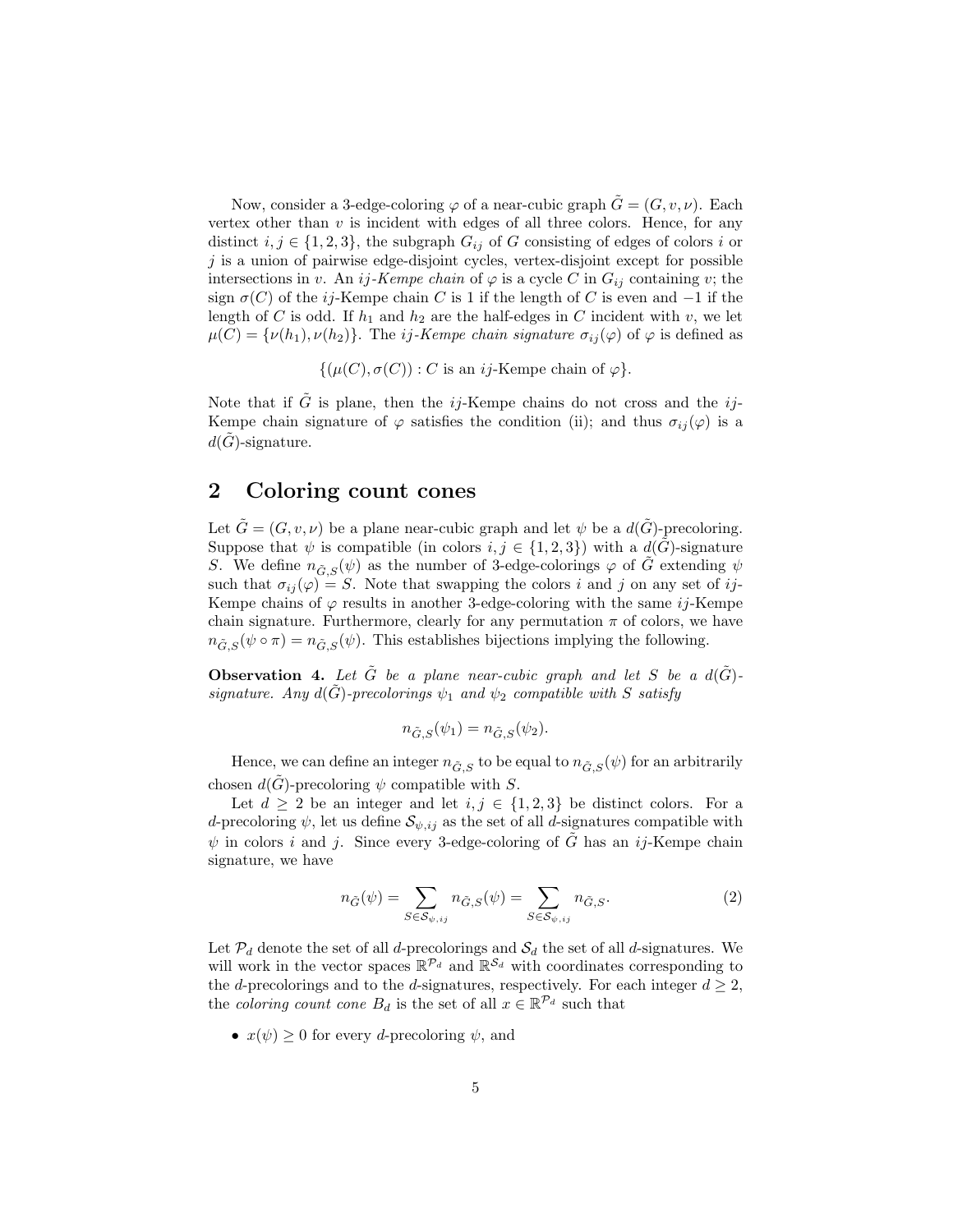- there exists  $y \in \mathbb{R}^{\mathcal{S}_d}$  such that
	- $-y(S) \geq 0$  for every d-signature S, and
	- $x(\psi) = \sum_{S \in \mathcal{S}_{\psi, ij}} y(S)$  for every d-precoloring  $\psi$  and distinct colors  $i, j \in \{1, 2, 3\}.$

Note that  $B_d$  is indeed a *cone*, i.e., an unbounded polytope closed under linear combinations with non-negative coefficients. By [\(2\)](#page-4-0), the vector  $n_{\tilde{G}}$  of precoloring extension counts for any plane near-cubic graph  $\tilde{G}$  belongs to the corresponding coloring count cone (indeed, for  $x = n_{\tilde{G}}$ , we can choose  $y \in \mathbb{R}^{\mathcal{S}_d}$  by setting  $y(S) = n_{\tilde{G},S}$  for each  $S \in \mathcal{S}_d$ .

<span id="page-5-0"></span>**Theorem 5.** For each plane near-cubic graph  $G$ , we have

$$
n_{\tilde{G}} \in B_{d(\tilde{G})}.
$$

Each cone is uniquely determined as the set of non-negative linear combinations of its rays. For  $d \in \{2, 3, 4, 5\}$ , the rays of  $B_d$  are easy to enumerate by hand or using polytope-manipulation software such as Sage Math or the Parma Polyhedra Library (a program doing so for  $d = 5$  can be found at <http://lidicky.name/pub/4cone/>). For a near-cubic graph G such that  $n_{\tilde{G}}$ is not the zero function, let ray( $\tilde{G}$ ) denote the set of all non-negative multiples of  $n_{\tilde{G}}$ . Graphs  $\tilde{R}_{2,1}, \ldots, \tilde{R}_{5,12}$  used in the following lemma are depicted in Figure [3.](#page-6-0)

<span id="page-5-1"></span>Lemma 6. Referring to graphs in Figure [3:](#page-6-0)

- the cone  $B_2$  has exactly one ray equal to ray $(\tilde{R}_{2,1});$
- the cone  $B_3$  has exactly one ray equal to  $\text{ray}(\tilde{R}_{3,1});$
- the cone  $B_4$  has exactly four rays equal to  $\text{ray}(\tilde{R}_{4,1}), \ldots, \text{ray}(\tilde{R}_{4,4});$  and
- the cone  $B_5$  has exactly 12 rays equal to ray $(\tilde{R}_{5,1}), \ldots$ , ray $(\tilde{R}_{5,12}).$

Let us remark that  $B_6$  has 208 rays; the direct method we employ is too slow to enumerate all rays for  $d\geq 7$  on current workstations.

### 3 The cone  $B_5$  and the conjecture

Note that while the near-cubic graphs  $\tilde{R}_{5,1}, \ldots, \tilde{R}_{5,11}$  are plane,  $\tilde{R}_{5,12}$  is not. Actually, the following lemma holds.

<span id="page-5-2"></span>Lemma 7. The following claims are equivalent.

- (a) Every planar cubic 2-edge-connected graph is 3-edge-colorable.
- (b) For every plane near-cubic graph  $\tilde{G}$  with  $d(\tilde{G}) = 5$ , if  $n_{\tilde{G}} \in \text{ray}(\tilde{R}_{5,12})$ , then  $n_{\tilde{G}}$  is the zero function.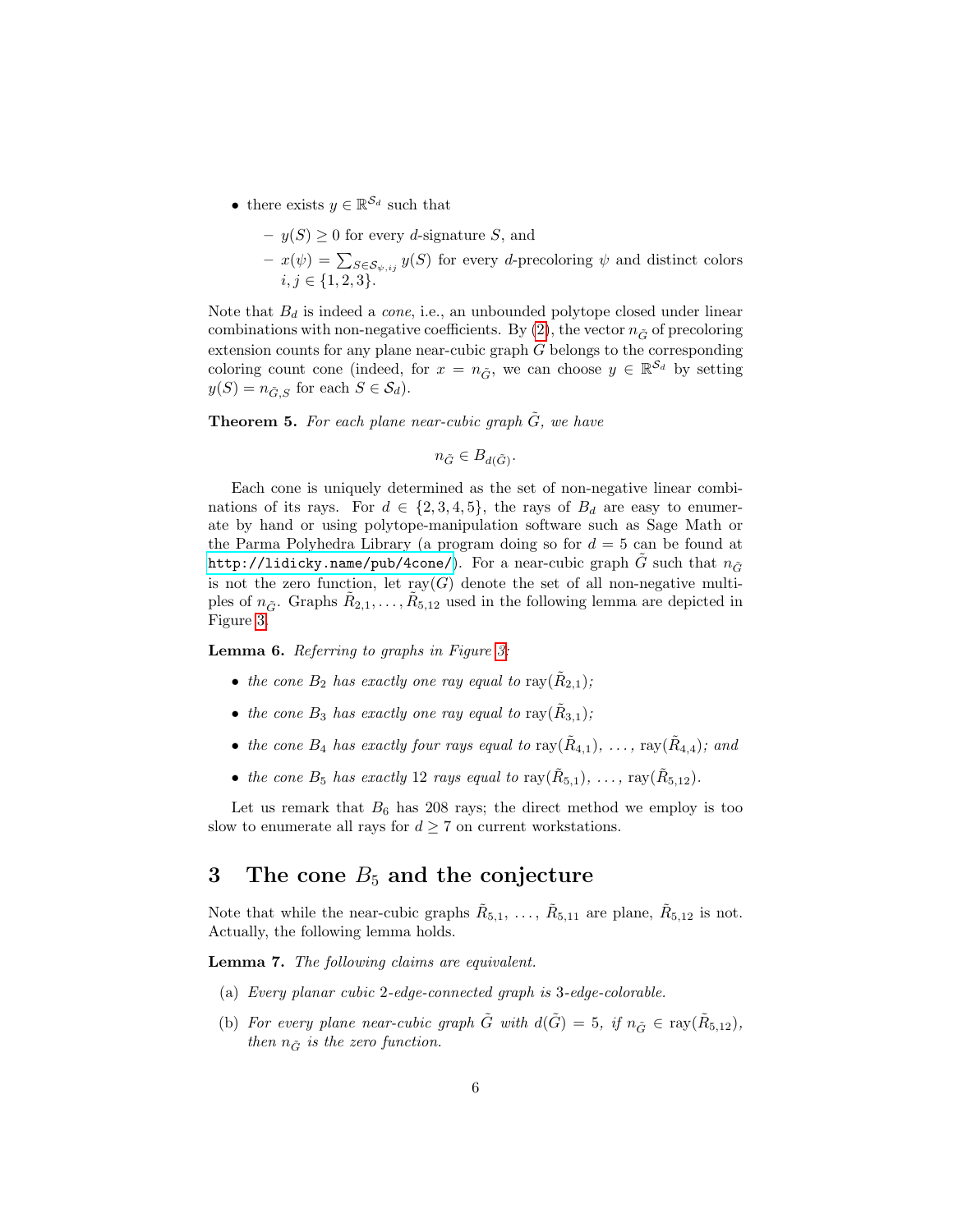

<span id="page-6-0"></span>Figure 3: Graphs  $\tilde{R}_{2,1}, \ldots, \tilde{R}_{5,12}$ . The dashed circle intersects the half-edges incident with the vertex  $v$ , which is not depicted for the sake of clarity; the values of  $\nu$  are written at the respective half-edges.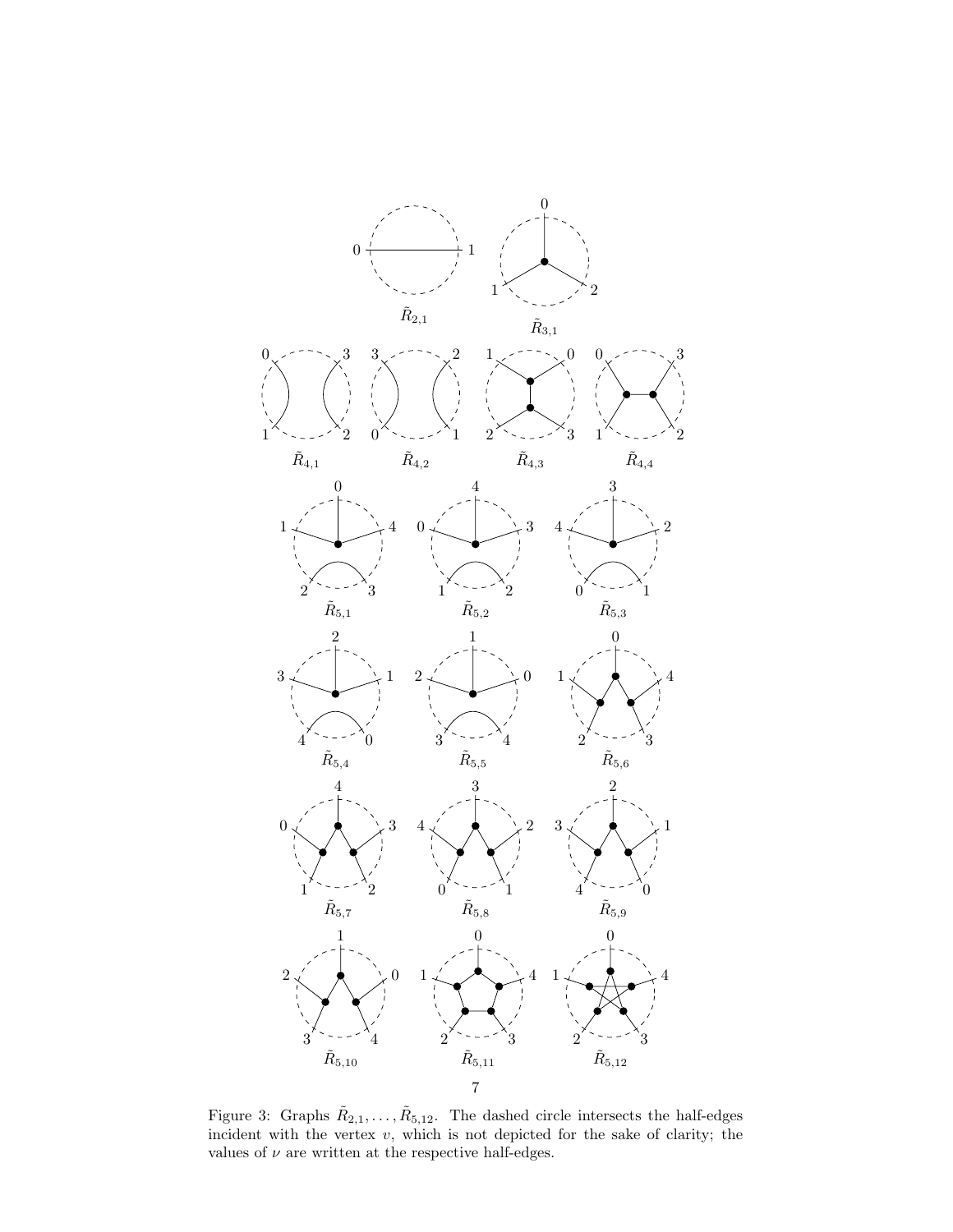

<span id="page-7-0"></span>Figure 4:  $\tilde{R}_{5,12} \oplus \tilde{C}_5$  in two different drawings.

Proof. Let us first prove that (a) implies (b). Consider a plane near-cubic graph  $\tilde{G} = (G, v, \nu)$  such that  $n_{\tilde{G}} \in \text{ray}(\tilde{R}_{5,12})$ , and thus for some constant  $c \geq 0$ , we have  $n_{\tilde{G}}(\psi) = c \cdot n_{\tilde{R}_{5,12}}(\psi)$  for every 5-precoloring  $\psi$ . Observe that  $n_{\tilde{R}_{5,12}}(\psi)n_{\tilde{C}_5}(\psi)=0$  for every 5-precoloring  $\psi$  (since  $\tilde{R}_{5,12}\oplus \tilde{C}_5$  is the Petersen graph, which is not 3-edge-colorable; see Figure [4\)](#page-7-0), and thus, using [\(1\)](#page-3-1), the number of 3-edge-colorings of  $\tilde{G} \oplus \tilde{C}_5$  is

$$
\sum_{\psi} n_{\tilde{G}} n_{\tilde{C}_5}(\psi) = c \sum_{\psi} n_{\tilde{R}_{5,12}} n_{\tilde{C}_5}(\psi) = 0.
$$

Hence, the planar cubic graph  $\tilde{G} \oplus \tilde{C}_5$  is not 3-edge-colorable. By (a),  $\tilde{G} \oplus \tilde{C}_5$ has a bridge, and thus G has a bridge. But then a standard parity argument implies that  $\tilde{G}$  has no 3-edge-coloring, and thus  $n_{\tilde{G}}$  is the zero function.

Next, let us prove that (b) implies (a). Suppose for a contradiction that (b) holds, but there exists a plane cubic 2-edge-connected graph that is not 3-edgecolorable, and let  $H$  be one with the smallest number of vertices. By Euler's formula, H has a face f of length  $d \leq 5$ . Since H is cubic and 2-edge-connected, H has no loops, and thus  $d \geq 2$  ( $d = 2$  is possible, since H could have parallel edges). Hence, we can write  $H = \tilde{G} \oplus \tilde{C}_d$  for a plane near-cubic graph  $\tilde{G}$  (the near-cubic plane graph  $\tilde{C}_d$  corresponds to the d-cycle C bounding the face f). By Theorem [5,](#page-5-0) we have  $n_{\tilde{G}} \in B_d$ , and by Lemma [6,](#page-5-1) there exist non-negative real numbers  $c_i$  such that

$$
n_{\tilde{G}}=\sum_i c_i n_{\tilde{R}_{d,i}}.
$$

Since  $H$  is a plane cubic 2-edge-connected graph, observe that there exists an edge  $xy \in E(C)$  and a component Q of  $H - V(C)$  such that both x and y have a neighbor in Q. Note that  $H - xy$  contains a cycle passing through x and y. Consequently,  $H - xy$  as well as the cubic plane graph H' obtained from  $H - xy$  by suppressing the vertices x and y of degree two are 2-edge-connected. Note that  $H' = \tilde{G} \oplus \tilde{P}$  for a plane near-cubic graph  $\tilde{P}$  with  $d-1$  vertices. By the minimality of H, the 2-edge-connected cubic planar graph  $H' = \tilde{G} \oplus \tilde{P}$  is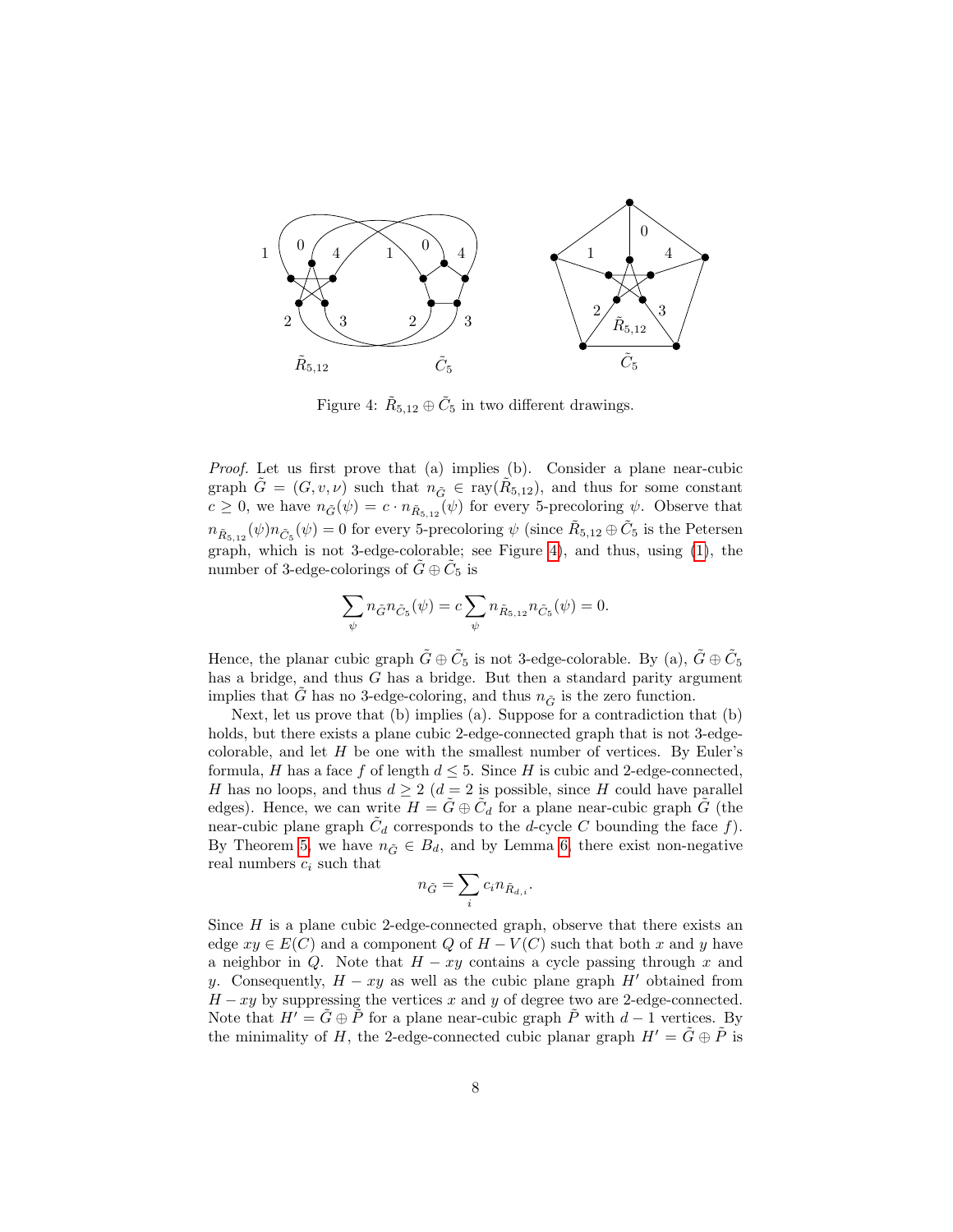

<span id="page-8-0"></span>Figure 5: Precolorings  $\psi_0^{5,a}$  and  $\psi_0^{5,b}$ .

3-edge-colorable, and in particular  $n_{\tilde{G}}$  is not the zero function. By (b),  $n_{\tilde{G}}$  is not a positive multiple of  $n_{\tilde{R}_{5,12}}$ , and thus there exists an index  $k \leq 11$  such that  $c_k > 0$ . It is easy to check that the graph  $\tilde{R}_{d,k} \oplus \tilde{C}_d$  (which is a planar cubic graph with at most 10 vertices) is 3-edge-colorable, and thus there exists a d-precoloring  $\psi_0$  such that  $n_{\tilde{R}_{d,k}}(\psi_0)n_{\tilde{C}_d}(\psi_0) > 0$ . However, then the number of 3-edge-colorings of  $H$  is

$$
\sum_{\psi}n_{\tilde{G}}(\psi)n_{\tilde{C}_d}(\psi)\geq c_k\sum_{\psi}n_{\tilde{R}_{d,k}}(\psi)n_{\tilde{C}_d}(\psi)\geq c_kn_{\tilde{R}_{d,k}}(\psi_0)n_{\tilde{C}_d}(\psi_0)>0.
$$

 $\Box$ 

This contradicts the assumption that  $H$  is not 3-edge-colorable.

Note that (a) from Lemma [7](#page-5-2) is well-known to be equivalent to the Four Color Theorem [\[6\]](#page-17-2), and thus indeed there is no plane near-cubic graph G with  $d(G) = 5$ such that  $n_{\tilde{G}}$  is not the zero function and  $n_{\tilde{G}} \in \text{ray}(\tilde{R}_{5,12})$ ; and furthermore, a direct proof of this fact would imply the Four Color Theorem. Motivated by this observation (and experimental evidence), we propose the following conjecture, a strengthening of the Four Color Theorem. Let  $B'_{5}$  denote the cone in  $\mathbb{R}^{\mathcal{P}_{d}}$  with rays ray $(\tilde{R}_{5,1}), \ldots$ , ray $(\tilde{R}_{5,11}).$ 

<span id="page-8-1"></span>**Conjecture 8.** Every plane near-cubic graph  $\tilde{G}$  with  $d(\tilde{G}) = 5$  satisfies  $n_{\tilde{G}} \in$  $B'_5$ .

For  $i \in \{0, \ldots, 4\}$ , let  $\psi_i^{5,a}$  and  $\psi_i^{5,b}$  denote the 5-precolorings whose values at  $j \in \{0, \ldots, 4\}$  are defined by the following table; see also Figure [5.](#page-8-0) Notice that a change of i corresponds to rotating the coloring.

| $(j-i) \mod 5$ | $\psi^{5,a}(i)$ | $1^{3,5,b}$ |
|----------------|-----------------|-------------|
|                |                 |             |
|                |                 |             |
|                |                 |             |
| 3              |                 |             |
|                |                 |             |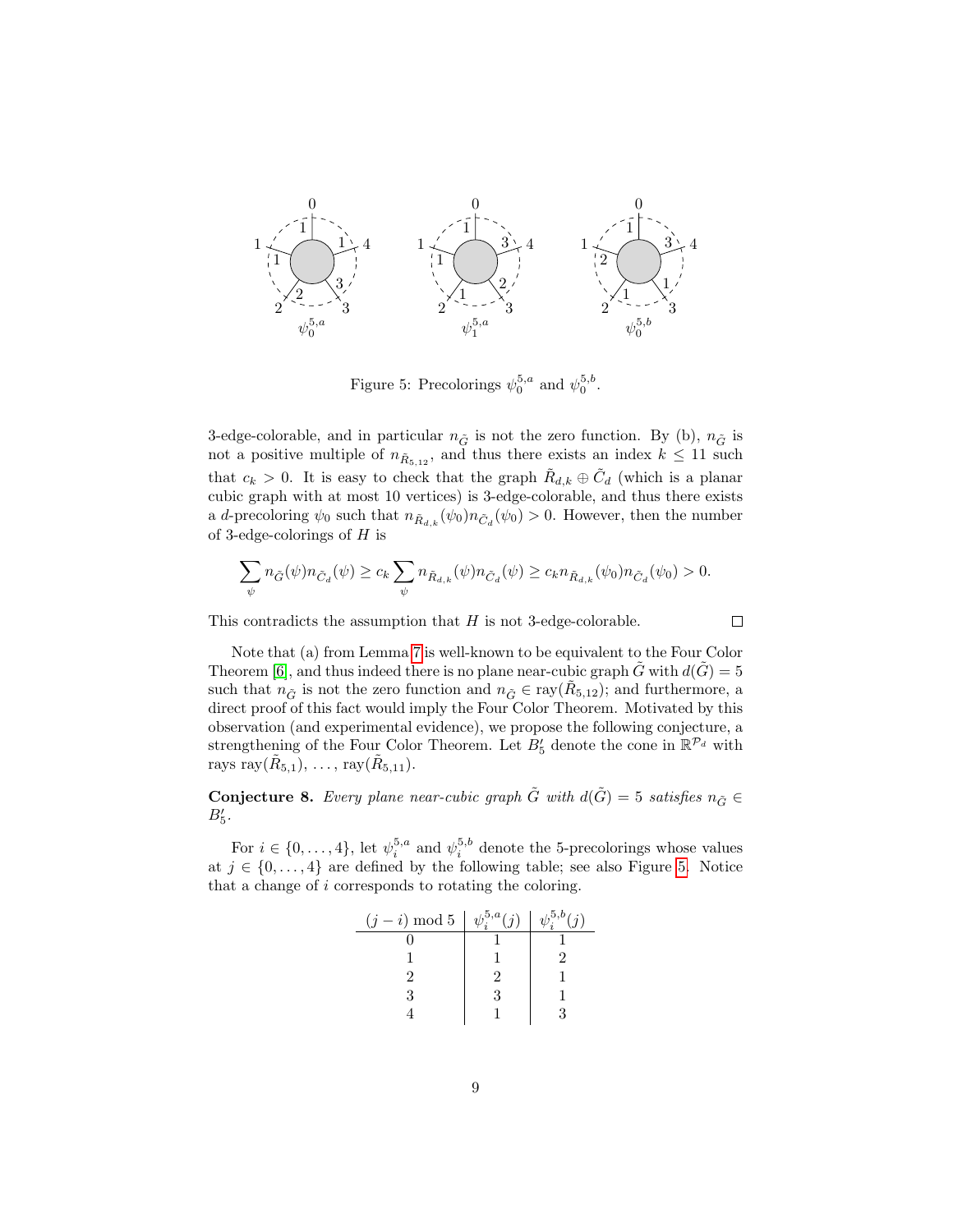Note that each 5-precoloring is obtained from one of these ten by a permutation of colors. The cone  $B'_{5}$  has exactly one facet which is not also a facet of  $B_5$ , giving an equivalent formulation of Conjecture [8.](#page-8-1)

**Conjecture 9.** Every plane near-cubic graph  $\tilde{G}$  with  $d(\tilde{G}) = 5$  satisfies

$$
3\sum_{i=0}^4 n_{\tilde{G}}(\psi_i^{5,a}) \ge \sum_{i=0}^4 n_{\tilde{G}}(\psi_i^{5,b}).
$$

In the rest of the note, we provide some evidence supporting Conjecture [8;](#page-8-1) in particular, we show there are no counterexamples to the conjecture for plane near-cubic graphs with less than 30 vertices.

### 4 Evidence

In this section we present experimental evidence for the validity of Conjecture [8.](#page-8-1) Our goal is to show Corollary [20](#page-15-0) stating that Conjecture [8](#page-8-1) holds for nearcubic graphs with at most 30 vertices. The main idea of our approach is to generate larger near-cubic graphs plane graphs  $\tilde{G}$  from smaller ones by planarity preserving operations (one such operation is depicted in Figure [7\)](#page-10-0). For all nearcubic plane graphs  $\tilde{G}$  with  $d(\tilde{G}) \leq 7$  (and particular ones with  $d(\tilde{G}) = 8$ ) generated using these operations, we inductively show that  $n_{\tilde{G}}$  belongs to a certain cone  $K_{d(\tilde{G})}$ , where in particular  $K_5 = B'_5$ , using a computer-assisted Lemma [12.](#page-11-0) We then argue that all plane near-cubic graphs with  $d(\tilde{G}) = 5$  and at most 30 vertices can be generated by these operations.

We begin by stating a few more definitions. A vector  $x \in \mathbb{R}^{\mathcal{P}_d}$  is *invariant* with respect to permutation of colors if all d-precolorings  $\psi$  and  $\psi'$  that only differ by a permutation of colors satisfy  $x(\psi) = x(\psi')$ .

See Figure [6](#page-10-1) for an illustration of the following definitions. The rotation by t of a d-precoloring  $\psi$  is the d-precoloring  $r_t(\psi)$  such that  $r_t(\psi)((i + t) \mod d) =$  $\psi(i)$  for  $i \in \{0, \ldots, d-1\}$ . The flip of a d-precoloring  $\psi$  is the d-precoloring  $f(\psi)$ such that  $f(\psi)(i) = \psi(d-1-i)$  for  $i \in \{0, \ldots, d-1\}$ . For  $x \in \mathbb{R}^{\mathcal{P}_d}$ , let  $r_t(x)$  be defined as  $y \in \mathbb{R}^{\mathcal{P}_d}$  such that  $y(r_t(\psi)) = x(\psi)$  for every d-precoloring  $\psi$ , and let  $f(x)$  be defined as  $z \in \mathbb{R}^{\mathcal{P}_d}$  such that  $z(f(\psi)) = x(\psi)$  for every d-precoloring  $\psi$ . A set  $K \subseteq \mathbb{R}^{\mathcal{P}_d}$  is closed under rotations and flips if we have  $x \in K$  if and only if  $f(x) \in K$  and  $r_t(x) \in K$  for all  $t \in \{0, 1, \ldots, d-1\}$ . For a near-cubic graph  $\tilde{G} = (G, v, \nu)$  with  $\deg(v) = d$ , let  $r_t(\tilde{G})$  denote the near-cubic graph  $(G, v, \nu_1)$ , where  $\nu_1^{-1}((i+t) \mod d) = \nu^{-1}(i)$  for  $i \in \{0, \ldots, d-1\}$ , and let  $f(\tilde{G})$  denote the near-cubic graph  $(G, v, \nu_2)$ , where  $\nu_2^{-1}(i) = \nu_2^{-1}(d-1-i)$  for  $i \in \{0, ..., d-1\}$ .

**Observation 10.** Let  $\tilde{G}$  be a near-cubic graph,  $d = d(\tilde{G})$  and  $t \in \{0, \ldots, d-1\}$ . Then  $n_{r_t(\tilde{G})} = r_t(n_{\tilde{G}})$  and  $n_{f(\tilde{G})} = f(n_{\tilde{G}})$ .

Let  $\psi_1$  be a d<sub>1</sub>-precoloring and  $\psi_2$  a d<sub>2</sub>-precoloring. For an integer  $k \leq$  $\min(d_1, d_2)$ , we say that  $\psi_1$  k-matches  $\psi_2$  if  $\psi_1(d_1 - k + i) = \psi_2(d_2 - 1 - i)$  for  $i \in \{0, 1, \ldots, k-1\}$ . By  $\gamma_k(\psi_1, \psi_2)$ , we denote the  $(d_1 + d_2 - 2k)$ -precoloring  $\gamma$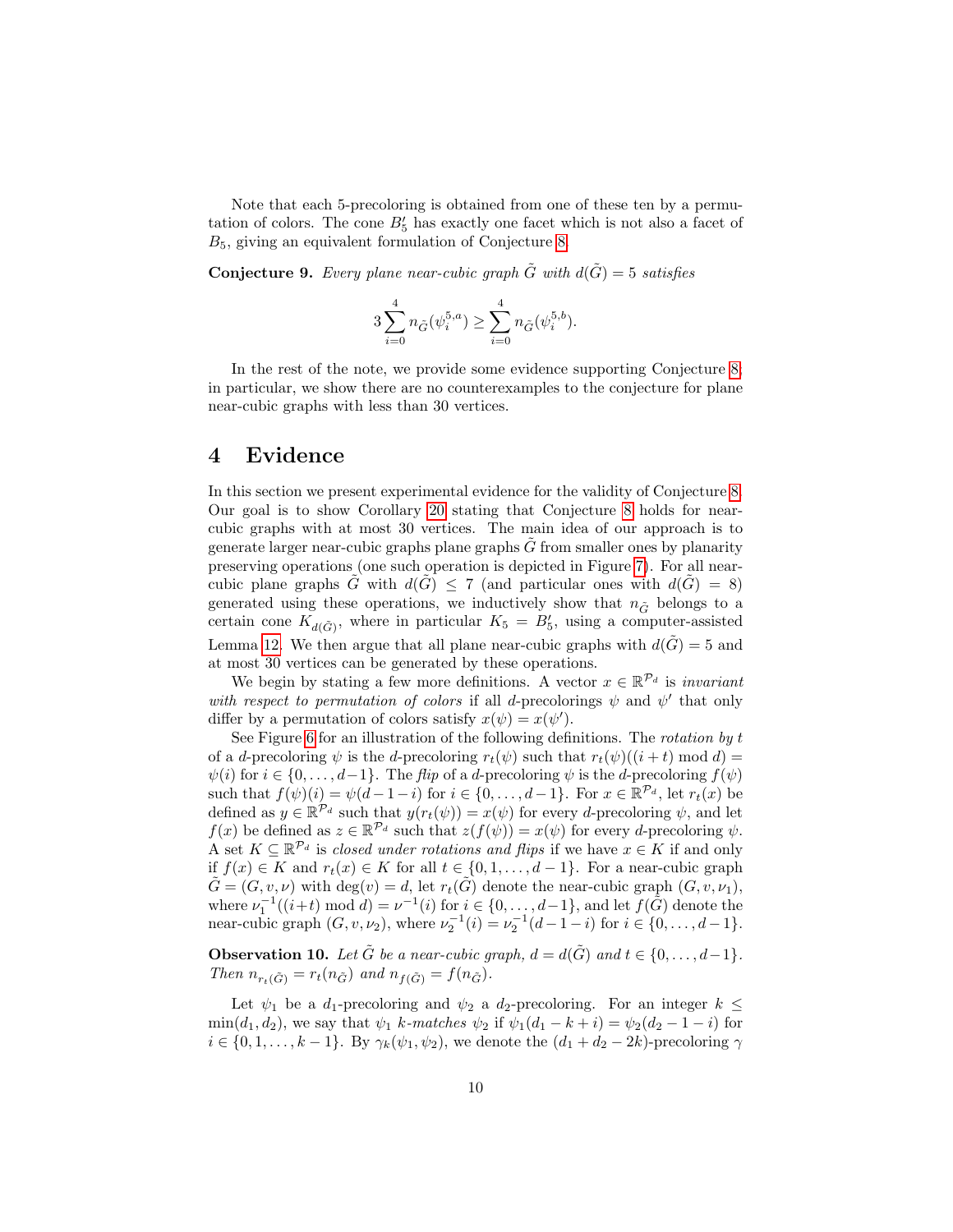

<span id="page-10-1"></span>Figure 6: Rotation and flip operations. Colors are denoted by  $c_0, \ldots, c_{d-1}$ .



<span id="page-10-0"></span>Figure 7: The operation  $\gamma_k(\tilde{G}_1, \tilde{G}_2)$ 

such that  $\gamma(i) = \psi_1(i)$  for  $i \in \{0, ..., d_1 - k - 1\}$  and  $\gamma(i) = \psi_2(i - (d_1 - k))$ for  $i \in \{d_1 - k, \ldots, d_1 + d_2 - 2k - 1\}$ . For  $x_1 \in \mathbb{R}^{\mathcal{P}_{d_1}}$  and  $x_2 \in \mathbb{R}^{\mathcal{P}_{d_2}}$ , we define  $\gamma_k(x_1, x_2)$  as the vector  $y \in \mathbb{R}^{\mathcal{P}_{d_1+d_2-2k}}$  such that

$$
y(\psi) = \sum_{\psi_1, \psi_2: \gamma_k(\psi_1, \psi_2) = \psi} x_1(\psi_1) x_2(\psi_2),
$$

where the sum is over all k-matching  $d_1$ -precolorings  $\psi_1$  and  $d_2$ -precolorings  $\psi_2$ . For near-cubic graphs  $\tilde{G}_1 = (G_1, v_1, \nu_1)$  with  $\deg(v_1) = d_1$  and  $\tilde{G}_2 = (G_2, v_2, \nu_2)$ with  $\deg(v_2) = d_2$ , let  $\gamma_k(\tilde{G}_1, \tilde{G}_2)$  denote the near-cubic graph  $(G, v, \nu)$ , where  $G$ is obtained from  $G_1$  and  $G_2$  by identifying  $v_1$  with  $v_2$  to a single vertex v and for  $i \in \{0, 1, \ldots, k-1\}$  removing the half-edges  $\nu_1^{-1}(d_1-k+i)$  and  $\nu_2^{-1}(d_2-1-i)$  and connecting the other halves of the edges; and  $\nu^{-1}(i) = \nu_1^{-1}(i)$  for  $i \in \{0, \ldots, d_1$  $k-1$ } and  $\nu^{-1}(i) = \nu_2^{-1}(i-(d_1-k))$  for  $i \in \{d_1-k, \ldots, d_1+d_2-2k-1\}$ . See Figure [7](#page-10-0) for an illustration.

**Observation 11.** Let  $\tilde{G}_1$  and  $\tilde{G}_2$  be near-cubic graphs. For every integer  $k \in$  $\{0, \ldots, \min(d(\tilde{G}_1), d(\tilde{G}_2))\},$  we have  $n_{\gamma_k(\tilde{G}_1, \tilde{G}_2)} = \gamma_k(n_{\tilde{G}_1}, n_{\tilde{G}_2}).$ 

By computer-assisted enumeration, we verified the following claim.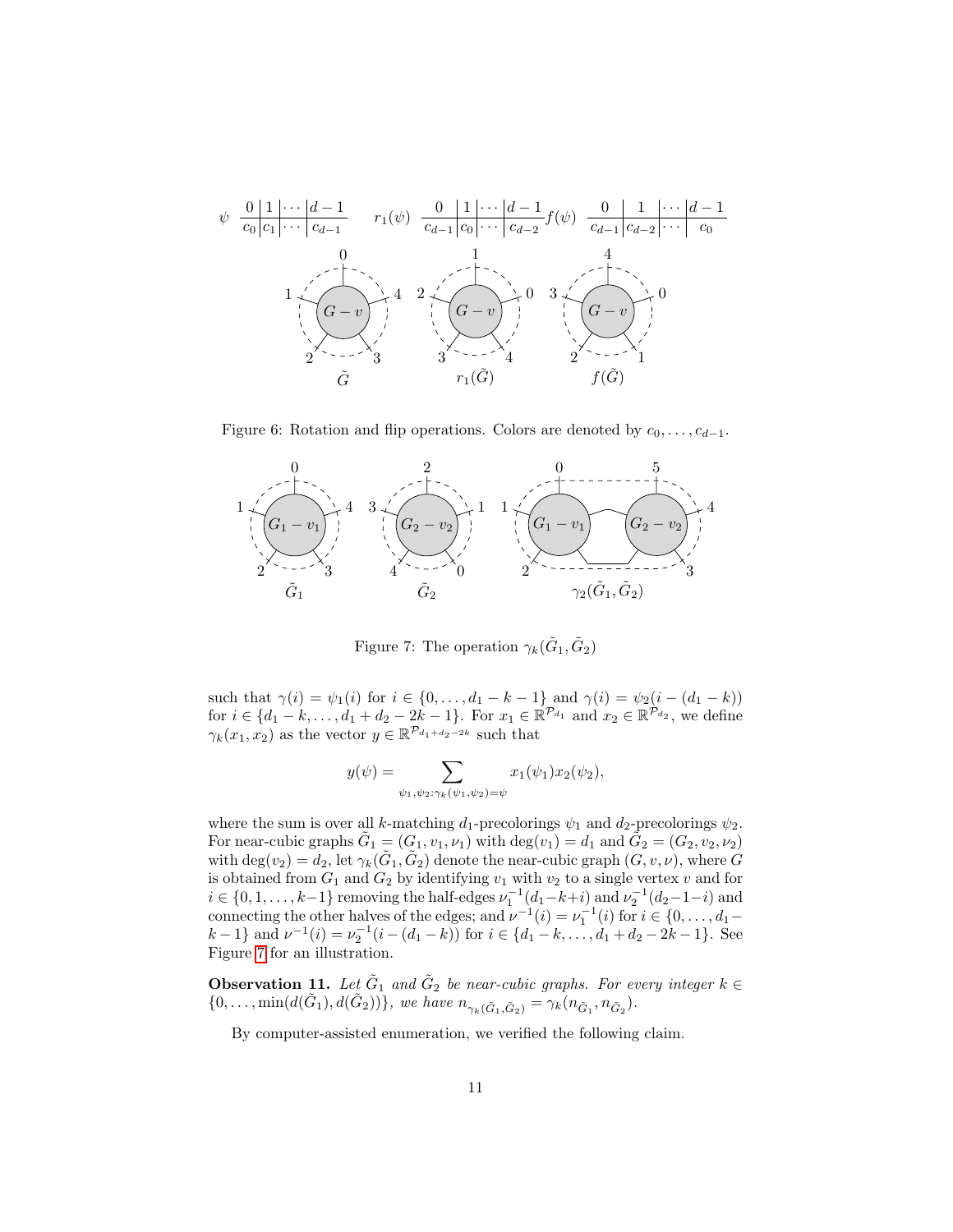<span id="page-11-0"></span>**Lemma 12.** There exists cones  $K_d \subseteq \mathbb{R}^{p_d}$  for  $d = 2, ..., 8$  such that the following claims hold.

- (a)  $K_d = B_d$  when  $d \leq 4$  and  $K_5 = B'_5$ .
- (b) For all  $d \in \{2,\ldots,8\}$ , the elements of  $K_d$  are invariant with respect to permutation of colors.
- (c) For  $d \in \{2, \ldots, 7\}$ , the cone  $K_d$  is closed under rotations and flips.
- (d) If  $2 \le d_1 \le d_2$  and  $d_1 + d_2 \le 7$ , then for all  $x_1 \in K_{d_1}$  and  $x_2 \in K_{d_2}$  we have  $\gamma_0(x_1, x_2) \in K_{d_1 + d_2}$ .
- (e) If  $2 \leq d \leq 5$ , then for all  $x \in K_d$  we have  $\gamma_1(n_{\tilde{R}_{3,1}}, x) \in K_{d+1}$ .
- (f) If  $3 \leq d \leq 7$ , then for all  $x \in K_d$  we have  $\gamma_2(n_{\tilde{R}_{3,1}}, x) \in K_{d-1}$ .
- (g) If  $2 \le d_1 \le 6$  and  $1 \le c \le d_1/2$ , then for all  $x_1 \in K_{d_1}$  and  $x_2 \in K_{7+2c-d_1}$ , we have  $\gamma_c(x_1, x_2) \in K_7$ .
- (h) For every  $x_1 \in K_8$  and  $x_2 \in K_7$ , we have  $\gamma_4(x_1, x_2) \in K_7$ .
- (i) For every  $x_1, x_2 \in K_6$ , we have  $r_2(\gamma_2(x_1, x_2)) \in K_8$ .

Proof. The proof and the program to verify the proof can be found at  $http://$ [lidicky.name/pub/4cone/](http://lidicky.name/pub/4cone/). The cones are described by their rays, enumerated in the file. Cone  $K_6$  has 102 rays,  $K_7$  has 22605 rays, and  $K_8$  has 4330 rays. It suffices to verify all the claims for  $x, x_1, x_2$  being the rays of the cones specified in the claims; the inclusion of the resulting vectors in the appropriate cone is certified by expressing them as a linear non-negative combination of the rays of the cone.  $\Box$ 

Parts (e) and (f) of Lemma [12](#page-11-0) have the following corollary.

<span id="page-11-1"></span>**Lemma 13.** Let  $\tilde{G} = (G, v, \nu)$  be a plane near-cubic graph and let  $d = d(\tilde{G})$ . If  $d \in \{2,\ldots,7\}$  and  $n_{\tilde{G}} \notin K_d$ , then there exists a plane near-cubic graph  $\tilde{G}_0 = (G_0, v_0, \nu_0)$  such that  $d(\tilde{G}_0) = 7$ ,  $n_{\tilde{G}_0} \notin K_7$ ,  $G_0 - v_0$  is an induced subgraph of  $G - v$ , and  $|V(G_0)| \leq |V(G)| - (7 - d)$ .

Proof. We prove the claim by induction on the number of vertices of G. When  $d \leq 4$ , the claim is vacuously true by Theorem [5,](#page-5-0) since  $K_d = B_d$ . When  $d = 7$ , we can set  $\tilde{G}_0 = \tilde{G}$ . Hence, suppose that  $d \in \{5, 6\}$ . Since  $n_{\tilde{G}} \notin K_d$ , the function  $n_{\tilde{G}}$  is not identically zero.

If  $G - v$  is disconnected, we can by symmetry assume that  $\tilde{G} = \gamma_0(\tilde{G}_1, \tilde{G}_2)$ for plane near-cubic graphs  $G_1$  and  $G_2$  such that  $d = d(\tilde{G}_1) + d(\tilde{G}_2)$  and  $d(\tilde{G}_1) \le$  $d(\tilde{G}_2)$ . Since  $n_{\tilde{G}}$  is not the zero function,  $n_{\tilde{G}_1}$  is not the zero function either, and thus  $d(\tilde{G}_1) \neq 1$ . Hence  $d(\tilde{G}_1) \geq 2$ , and thus  $2 \leq d(\tilde{G}_2) \leq 4$ . Hence by Lemma [12\(](#page-11-0)a),  $n_{\tilde{G}_1} \in K_{d(\tilde{G}_1)}$  and  $n_{\tilde{G}_2} \in K_{d(\tilde{G}_2)}$ , and  $n_{\tilde{G}} \in K_d$  by Lemma 12(d), which is a contradiction.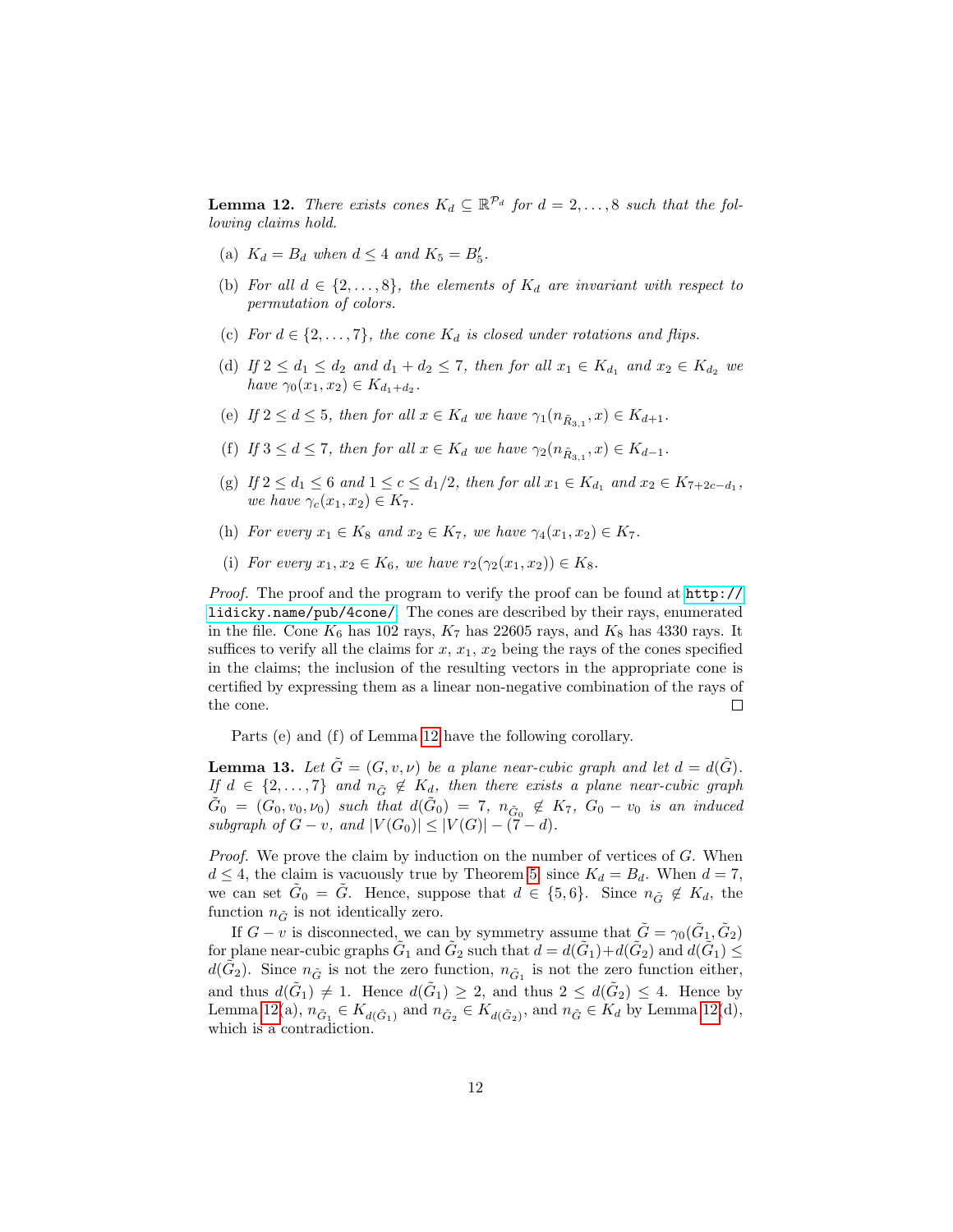Hence,  $G-v$  is connected (and the same argument as for disconnected  $G-v$ shows that no loop is incident with  $v$ ). In particular,  $v$  is not incident with a triple edge. If  $v$  is incident with a double edge, then we can by symmetry assume that  $\tilde{G} = \gamma_1(\tilde{R}_{3,1}, \tilde{G}_1)$  for a plane near-cubic graph  $\tilde{G}_1 = (G_1, v_1, \nu_1)$  with  $d(\tilde{G}_1) = d - 1 \leq 5$ . By Lemma [12\(](#page-11-0)e), since  $n_{\tilde{G}} \notin K_d$ , we have  $n_{\tilde{G}_1} \notin K_{d-1}$ . By the induction hypothesis, there exists a plane near-cubic graph  $\tilde{G}_0 = (G_0, v_0, \nu_0)$ with  $d(\tilde{G}_0) = 7$ , such that  $n_{\tilde{G}_0} \notin K_7$ ,  $G_0 - v_0$  is an induced subgraph of  $G_1 - v_1$ , and thus also of  $G-v$ , and  $|V(G_0)| \leq |V(G_1)|-(7-(d-1)) < |V(G)|-(7-d)$ , as required.

Hence, we can assume  $v$  is not incident with a double edge. Consequently, we can by symmetry assume that  $\tilde{G} = \gamma_2(\tilde{R}_{3,1}, \tilde{G}_1)$  for a plane near-cubic graph  $\tilde{G}_1 = (G_1, v_1, \nu_1)$  with  $d(\tilde{G}_1) = d+1$ . By Lemma [12\(](#page-11-0)f), since  $n_{\tilde{G}} \notin K_d$ , we have  $n_{\tilde{G}_1} \notin K_{d+1}$ . By the induction hypothesis, there exists a plane near-cubic graph  $\tilde{G}_0 = (G_0, v_0, \nu_0)$  with  $d(\tilde{G}_0) = 7$ , such that  $n_{\tilde{G}_0} \notin K_7$ ,  $G_0 - v_0$  is an induced subgraph of  $G_1 - v_1$ , and  $|V(G_0)| \leq |V(G_1)| - (7 - (d+1)) = |V(G)| - (7 - d)$ . Hence, the claim of the lemma follows.  $\Box$ 

We will say that a plane near-cubic graph  $\tilde{G} = (G, v, \nu)$  is extremal if  $d(\tilde{G}) =$ 7,  $n_{\tilde{G}} \notin K_7$ , and there does not exist any plane near-cubic graph  $\tilde{G}_0 = (G_0, v_0, \nu)$ with  $d(\tilde{G}_0) = 7$  such that  $n_{\tilde{G}_0} \notin K_7$  and  $G_0 - v_0$  is a proper minor of  $G - v$ .

<span id="page-12-0"></span>**Lemma 14.** If  $\tilde{G} = (G, v, v)$  is an extremal plane near-cubic graph and  $\tilde{G}' =$  $(G', v', \nu')$  is a plane near-cubic graph with  $d(\tilde{G}') \leq 7$  such that  $G' - v'$  is a proper minor of  $G - v$ , then  $n_{\tilde{G}'} \in K_{d(\tilde{G}')}$ .

*Proof.* If  $n_{\tilde{G}'} \notin K_{d(\tilde{G}')},$  then by Lemma [13](#page-11-1) there would exist a plane near-cubic graph  $\tilde{G}_0 = (G_0, v_0, \nu_0)$  such that  $d(\tilde{G}_0) = 7$ ,  $n_{\tilde{G}_0} \notin K_7$  and  $G_0 - v_0$  is an induced subgraph of  $G' - v'$ . However, then  $G_0 - v_0$  would be a proper minor of  $G - v$ , contradicting the assumption that  $\tilde{G}$  is extremal.  $\Box$ 

Next, let us explore consequences of part (g) of Lemma [12.](#page-11-0)

<span id="page-12-1"></span>**Lemma 15.** If  $G = (G, v, v)$  is an extremal plane near-cubic graph, then v is not incident with loops or parallel edges and  $G - v$  is 2-edge-connected.

*Proof.* Analogously to the proof of Lemma [13,](#page-11-1) if  $v$  were incident with a loop or a parallel edge or if  $G - v$  were not 2-edge-connected, we would have  $G =$  $\gamma_c(\tilde{G}_1, \tilde{G}_2)$  for plane near-cubic graphs  $\tilde{G}_1$  and  $\tilde{G}_2$  such that  $2 \leq d(\tilde{G}_1) \leq d(\tilde{G}_2)$ ,  $d(\tilde{G}_1) + d(\tilde{G}_2) = 7 + 2c$ , and  $c \leq 1$ ; in particular,  $d(\tilde{G}_2) \leq 7$  and  $d(\tilde{G}_1) \leq$  $\lfloor (7 + 2c)/2 \rfloor \leq 4$ . By Lemma [14,](#page-12-0) we have  $n_{\tilde{G}_i} \in K_{d(\tilde{G}_i)}$  for  $i \in \{1,2\}$ . By Lemma [12\(](#page-11-0)g), we conclude  $n_{\tilde{G}} \in K_7$ , which is a contradiction.  $\Box$ 

Suppose  $A$  and  $B$  form a partition of the vertex set of a graph  $H$ , and let S be the set of edges of  $H$  with one end in  $A$  and the other end in  $B$ . In this situation, we say  $S$  is an *edge cut* of  $H$  with sides  $A$  and  $B$ .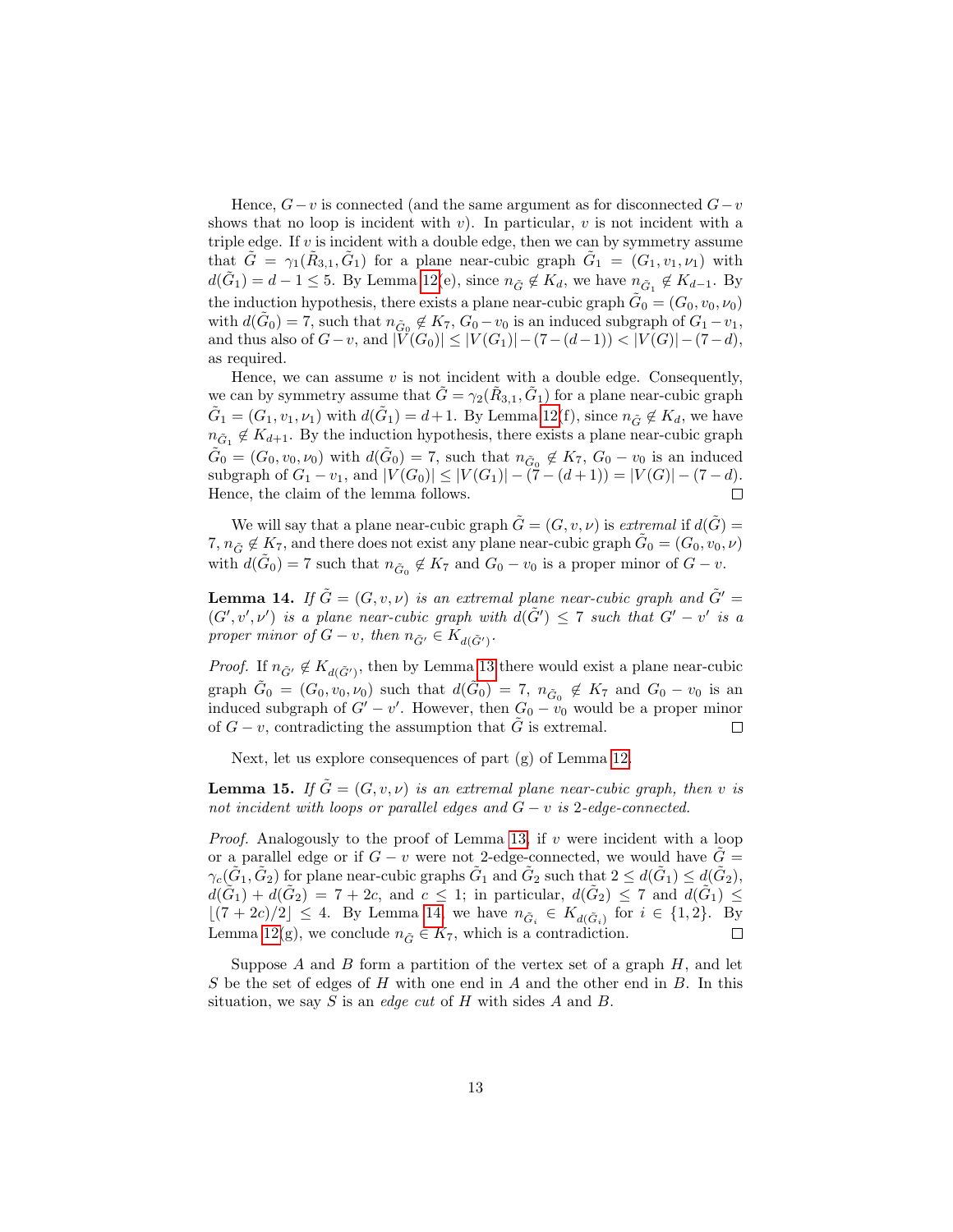<span id="page-13-0"></span>**Lemma 16.** If  $\tilde{G} = (G, v, \nu)$  is an extremal plane near-cubic graph, then  $G - v$ does not contain an edge cut  $S$  such that  $v$  has at least  $|S|$  neighbors in each side of the cut.

*Proof.* Suppose for a contradiction  $G - v$  contains such an edge cut S of size c, and thus  $\tilde{G} = \gamma_c(\tilde{G}_1, \tilde{G}_2)$  for plane near-cubic graphs  $\tilde{G}_1$  and  $\tilde{G}_2$  such that  $2c \leq d(\tilde{G}_1) \leq d(\tilde{G}_2)$  and  $d(\tilde{G}_1) + d(\tilde{G}_2) = 7 + 2c$ . Since v has 7 neighbors and at least c of them are contained in each of the sides of the cut, we have  $c \leq 3$ . Note that  $d(\tilde{G}_2) \leq 7$  and  $d(\tilde{G}_1) \leq \lfloor (7 + 2c)/2 \rfloor \leq 6$ . By Lemma [14,](#page-12-0) we have  $n_{\tilde{G}_i} \in K_{d(\tilde{G}_i)}$  for  $i \in \{1,2\}$ . By Lemma [12\(](#page-11-0)g), we conclude  $n_{\tilde{G}} \in K_7$ , which is a contradiction.  $\Box$ 

An edge cut S of size at most five in a near-cubic graph  $G = (G, v, \nu)$  is essential if the side of  $S$  containing  $v$  contains at least one other vertex and the other side B of S induces neither a tree nor a 5-cycle.

<span id="page-13-1"></span>**Lemma 17.** If  $\tilde{G} = (G, v, v)$  is an extremal plane near-cubic graph, then  $\tilde{G}$ does not contain an essential edge cut S of size at most five.

*Proof.* Suppose for a contradiction that  $\tilde{G}$  contains an essential edge-cut S of size  $k \leq 5$ , and choose one with minimum k, and subject to that one for which the side B not containing v is minimal. We claim  $G[B]$  is 2-edge-connected. Otherwise, B is a disjoint union of non-empty sets  $B_1$  and  $B_2$ , where G contains  $r \leq 1$  edges with one end in  $B_1$  and the other end in  $B_2$ . For  $i \in \{1,2\},$ let  $S_i$  denote the set of edges of G with exactly one end in  $B_i$ . Since  $\tilde{G}$  is extremal,  $n_{\tilde{G}} \notin K_7$  is not identically zero, and thus G is 2-edge-connected, implying  $|S_i| \geq 2$ . Hence,  $|S_i| = k + 2r - |S_{3-i}| \leq k$ . By the minimality of B, we conclude that  $B_i$  induces a tree or a 5-cycle, and thus  $|S_i| \geq 3$ . Hence  $5 \ge k = |S_1| + |S_2| - 2r \ge 6 - 2r$ , and thus  $r = 1$  and  $|S_1|, |S_2| \le 4$ . This implies that neither  $B_1$  nor  $B_2$  induces a 5-cycle, and thus both of them induce trees; and  $G$  contains an edge between them, implying that  $B$  induces a tree, contrary to the assumption that  $S$  is an essential edge cut.

Since  $G[B]$  is 2-edge-connected and subcubic, each face of  $G[B]$  is bounded by a cycle. Let  $C_S$  denote the cycle bounding the face f of  $G[B]$  whose interior contains v. Observe that all edges of  $S$  are drawn inside  $f$ . Otherwise, the set  $S'$  of edges of  $S$  drawn inside  $C$  forms an edge cut of order smaller than  $k$  and by the minimality of k, its side  $B' \supsetneq B$  induces a tree or a 5-cycle; this is not possible, since  $G[B]$  is 2-edge connected and not a tree.

Let  $\tilde{G}_c$  be the plane near-cubic graph obtained from G by contracting the side of the cut containing v to a single vertex. By Lemma [14,](#page-12-0) we have  $n_{\tilde{G}_c} \in K_k$ . Since  $K_d = B_d$  for  $d \leq 4$  and  $K_5 = B'_5$ ,

$$
n_{\tilde{G}_c} = \sum_i c_i n_{\tilde{R}_{k,i}},
$$

where  $i \leq 11$  if  $k = 5$  and the coefficients  $c_i$  are non-negative. Let  $\tilde{G}_i =$  $(G_i, v_i, \nu_i)$  denote the plane near-cubic graph obtained from  $\tilde{G}$  by replacing the side of the cut S not containing v by  $\tilde{R}_{k,i}$ . Note that  $n_{\tilde{G}} = \sum_i c_i n_{\tilde{G}_i}$ , and since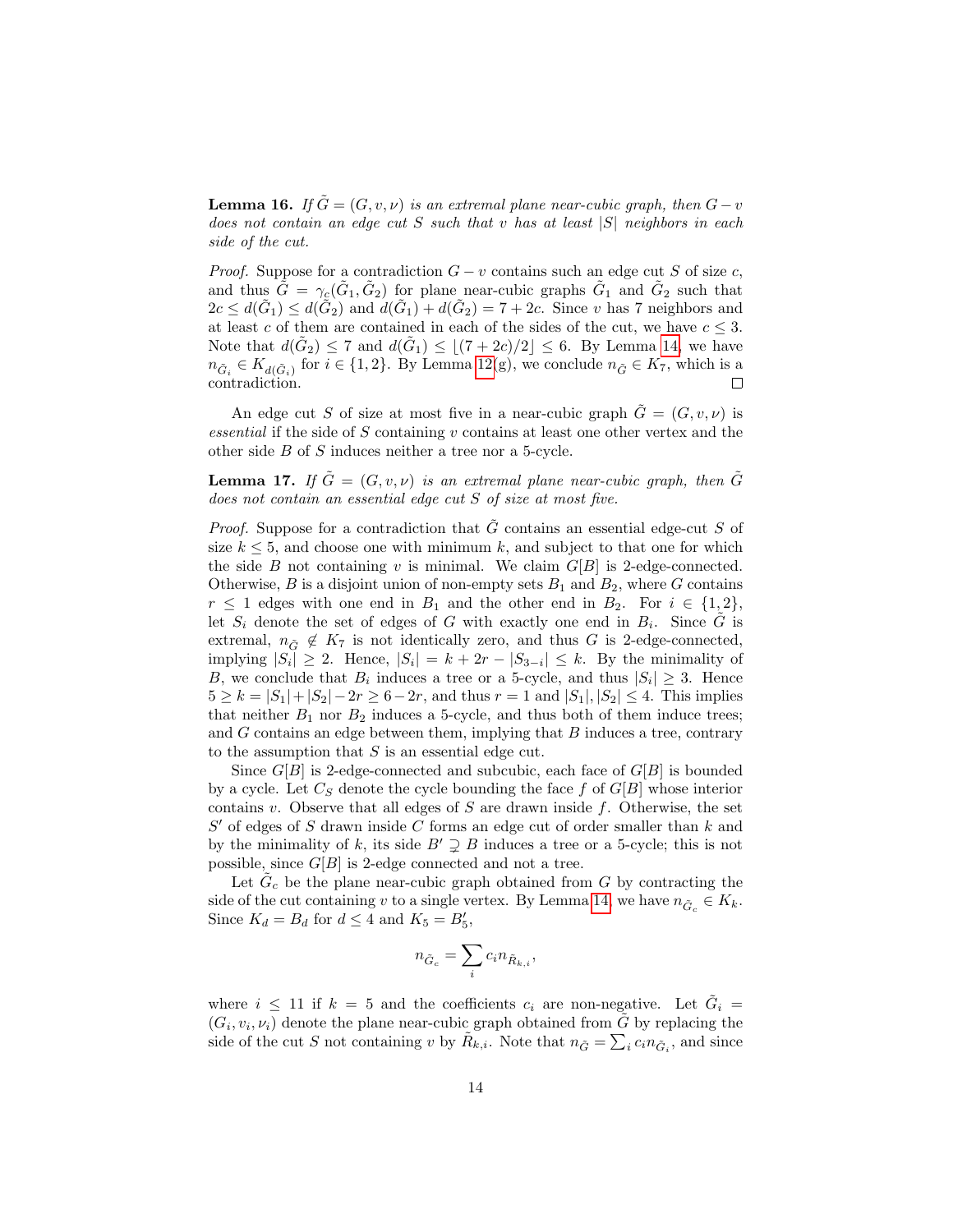$K_7$  is a cone and  $n_{\tilde{G}} \notin K_7$ , there exists i such that  $n_{\tilde{G}_i} \notin K_7$ . Because B contains the cycle  $C_S$  and all edges of S are incident with vertices of  $C_S$ , we see  $G_i - v_i$  is a proper minor of  $G - v$ , contradicting the extremality of  $\tilde{G}$ .  $\Box$ 

In Lemma [15,](#page-12-1) we argued that if  $G = (G, v, \nu)$  is an extremal plane near-cubic graph, then the graph  $G-v$  is 2-edge-connected, and thus its face containing v is bounded by a cycle  $C$ . Let us now argue that the graph stays 2-edge-connected after removing  $V(C)$  as well.

<span id="page-14-0"></span>**Lemma 18.** Let  $\tilde{G} = (G, v, \nu)$  be an extremal plane near-cubic graph and let C be the cycle bounding the face of  $G - v$  containing v. The cycle C is induced, no two neighbors of v in C are adjacent, and the graph  $G - (V(C) \cup \{v\})$  is 2-edge-connected and has more than one vertex.

*Proof.* Consider a simple closed curve c in the plane intersecting  $G$  in two edges of C,  $b \leq 4$  edges incident with v, and  $r \leq 1$  edges of  $E(G - v) \setminus E(C)$ , where each edge is intersected at most once. The curve c separates the plane into two parts; let A and B be the corresponding partition of vertices of G, where  $v \in A$ , and let S be the edge cut in G consisting of the edges with one end in A and the other end in B. By Lemma [16](#page-13-0) applied to the edge cut in  $G - v$  obtained from S by removing the edges incident with v, it follows that  $b \leq r+1$ , and thus  $|S| \leq 3 + 2r \leq 5$ . By Lemma [17](#page-13-1) we conclude that the edge cut satisfies one of the following conditions.

- $r = 0, b = 1, |S| = 3$ , and B consists of a single vertex of C, or
- $r = 1$  and  $G[B]$  is a subpath of C, or
- $r = 1, b = 2$ , and  $G[B]$  is a 5-cycle containing exactly one vertex not in  $V(C).$

If C had a chord  $e$ , this would give a contradiction by considering a curve  $c$ (with  $r = 0$ ) drawn next to the chord so that  $e \in E(G[B])$  and  $b \leq 3$ ; hence,  $C$  is an induced cycle. If two neighbors of  $v$  in  $C$  were adjacent, we would obtain a contradiction by considering a curve c (with  $r = 0$  and  $b = 2$ ) drawn around them. If the graph  $G - (V(C) \cup \{v\})$  were not connected, we would obtain a contradiction by considering a curve c (with  $r = 0$  and  $b \le 3$ ) chosen so that both A and B contain a vertex of  $G - (V(C) \cup \{v\})$ . Finally, if the graph  $G - (V(C) \cup \{v\})$  were not 2-edge-connected, then we could choose c so that  $r = 1, b \leq 3$ , and B contains a vertex of  $G - (V(C) \cup \{v\})$ . But then  $G[B]$ would be a 5-cycle containing exactly one vertex not in  $V(C)$  and consequently two adjacent vertices of C would be neighbors of  $v$ , which is a contradiction.

Therefore, the graph  $G - (V(C) \cup \{v\})$  is 2-edge-connected. Since no two neighbors of v in C are adjacent, G contains at least 7 edges between  $V(C)$  and  $V(G) \setminus (V(C) \cup \{v\})$ , and thus  $G - (V(C) \cup \{v\})$  has more than one vertex.  $\square$ 

Finally, let us apply the parts (h) and (i) of Lemma [12.](#page-11-0)

<span id="page-14-1"></span>**Lemma 19.** If  $\tilde{G} = (G, v, v)$  is an extremal plane near-cubic graph, then G has at least 28 vertices.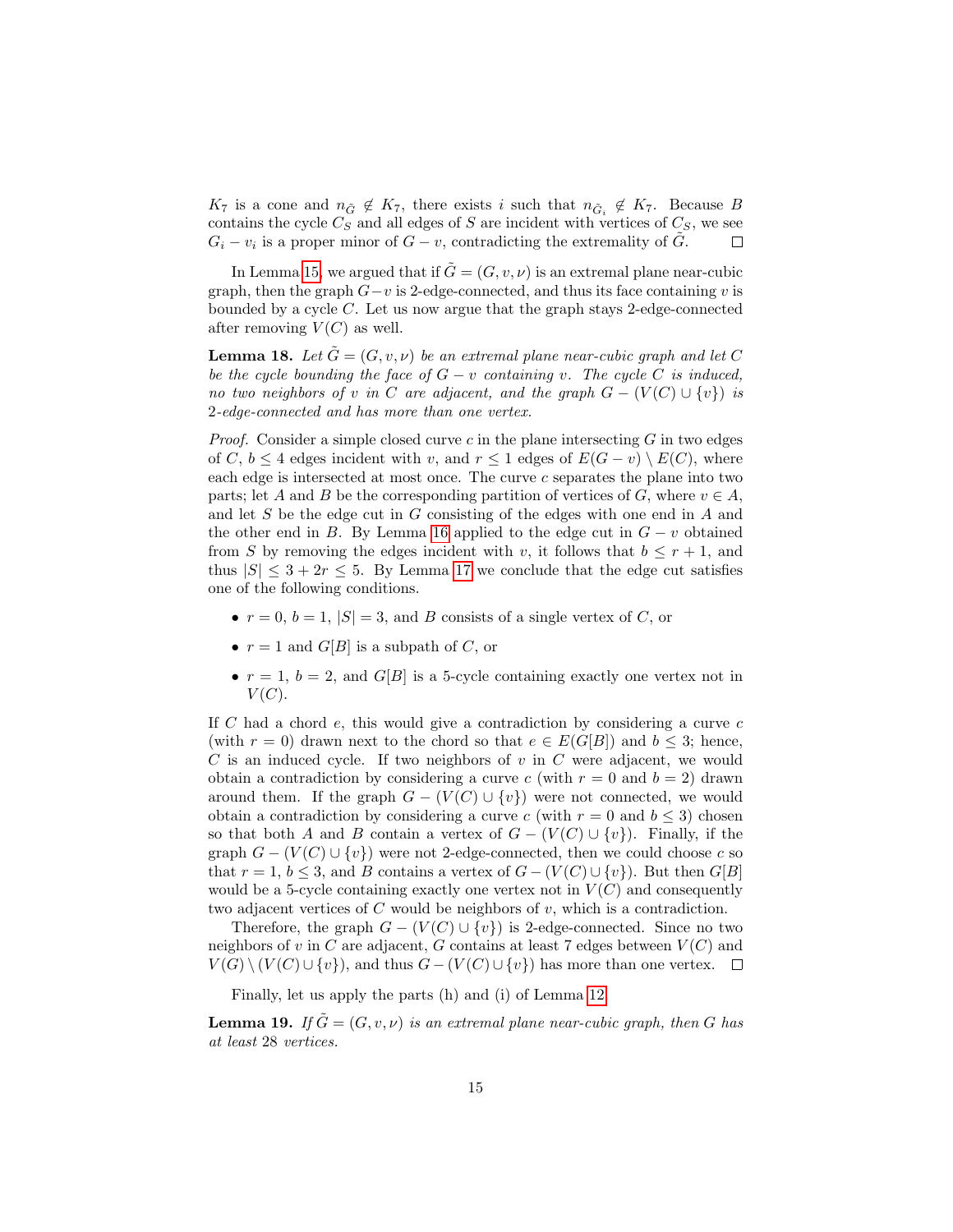*Proof.* Recall that by the definition of extremal,  $d(\tilde{G}) = 7$ . By Lemma [15,](#page-12-1) the face of  $G - v$  containing v is bounded by a cycle C. Let  $v_1, \ldots, v_7$  be the neighbors of v in C in order. For  $i \in \{1, \ldots, 7\}$ , let  $P_i$  denote the subpath of C from  $v_i$  to  $v_{i+1}$  (where  $v_8 = v_1$ ).

By Lemma [18,](#page-14-0) the cycle  $C$  is induced, no two neighbors of  $v$  in  $C$  are adjacent, and the graph  $G - (V(C) \cup \{v\})$  is 2-edge-connected and has more than one vertex. Hence, the face of  $G - (V(C) \cup \{v\})$  containing v is bounded by a cycle C'. For a subgraph  $G' \subseteq G$  containing  $C \cup C'$ , let  $X(G')$  denote the set of faces of G' separated from v by C' and let  $Y(G')$  denote the set of faces of  $G'$  separated from v by C but not by C'. See Figure [8\(](#page-16-3)a) for an example. For  $i \in \{1, \ldots, 7\}$ , we say that a face  $f \in X(G')$  sees  $P_i$  if there exists a face  $f' \in Y(G')$  such that  $f'$  is incident with an edge of  $P_i$  and the boundaries of  $f$ and  $f'$  share at least one edge.

If for some  $i \in \{1, \ldots, 7\}$ , some face of  $X(G)$  saw  $P_i$ ,  $P_{i+2}$ , and  $P_{i+4}$  (with indices taken cyclically) then  $\tilde{G} = \gamma_4(r_2(\gamma_2(\tilde{G}_1, \tilde{G}_2)), \tilde{G}_3)$  for plane near-cubic graphs  $\tilde{G}_1$ ,  $\tilde{G}_2$ , and  $\tilde{G}_3$  with  $d(\tilde{G}_1) = d(\tilde{G}_2) = 6$  and  $d(\tilde{G}_3) = 7$  (see Figure [8\(](#page-16-3)b)). Lemma [14](#page-12-0) would imply  $n_{\tilde{G}_j} \in K_{d(\tilde{G}_j)}$  for  $j \in \{1, 2, 3\}$ , and by Lemma [12\(](#page-11-0)h) and (i), we would have  $n_{\tilde{G}} \in K_7$ , which is a contradiction. Hence,

<span id="page-15-1"></span>no face of 
$$
X(G)
$$
 sees  $P_i$ ,  $P_{i+2}$ , and  $P_{i+4}$ . (3)

Let  $b_1$  be the number of edges of G with one end in C and the other end in  $C'$ , let  $b_2$  be the number of chords of  $C'$ , let  $b_3$  be the number of edges with one end in  $C'$  and the other end in  $V(G) \setminus V(C \cup C')$ , and let  $b_4$  be the number of edges of  $G-v-V(C\cup C')$ . Note that  $b_1\geq 7$ ,  $b_3$  is at least three times the number of components of  $G - v - V(C \cup C')$ ,  $|E(C)| = 7 + b_1$ ,  $|E(C')| = b_1 + 2b_2 + b_3$ , and

$$
|E(G)|=7+(7+b_1)+b_1+(b_1+2b_2+b_3)+b_2+b_3+b_4=14+3b_1+3b_2+2b_3+b_4.
$$

A case analysis shows that since [\(3\)](#page-15-1) holds, one of the following conditions holds:

- $b_1 \geq 8$  and  $b_2 \geq 2$ , or
- $b_1 \geq 8$  and  $b_3 \geq 3$ , or
- $b_3 \geq 6$ , or
- $b_3 \geq 4$  and  $b_4 \geq 1$ .

Hence  $3b_1 + 3b_2 + 2b_3 + b_4 \ge 30$ , and thus G has at least 44 edges. Consequently,  $|V(G)| \geq (2|E(G)|-4)/3 \geq 28.$  $\Box$ 

As a consequence, this verifies Conjecture [8](#page-8-1) for small graphs.

<span id="page-15-0"></span>Corollary 20. Conjecture [8](#page-8-1) holds for all plane near-cubic graphs with less than 30 vertices.

*Proof.* Let  $\tilde{G} = (G, v, v)$  be a counterexample to Conjecture [8,](#page-8-1) and in particular  $n_{\tilde{G}} \notin B'_5 = K_5$ . By Lemma [13,](#page-11-1) there exists a plane near-cubic graph  $\tilde{G}_0 =$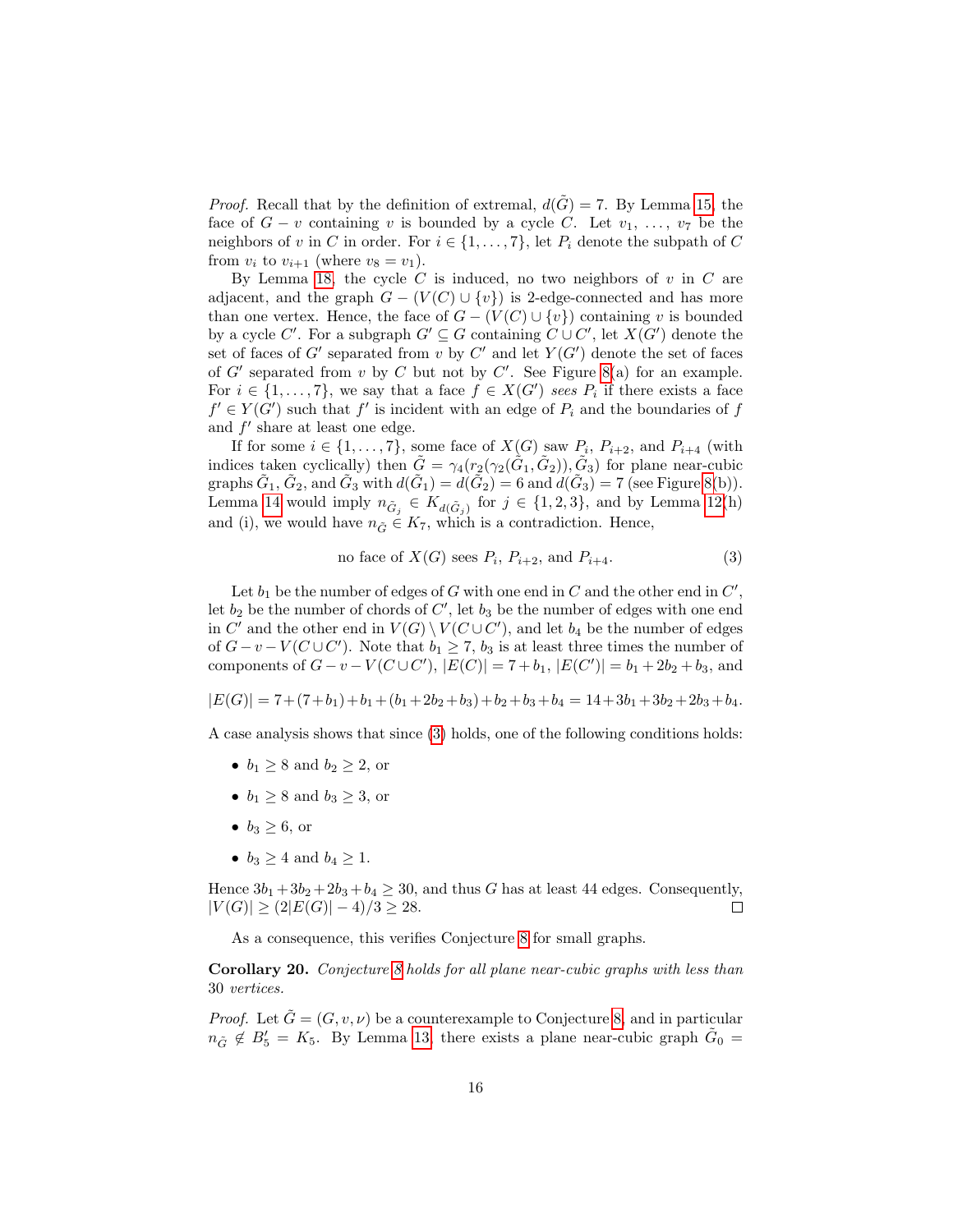

<span id="page-16-3"></span>Figure 8: Graph  $\tilde{G}$  from Lemma [19.](#page-14-1) Edges incident to v are crossing the dashed circle and  $v$  is not depicted. (a) Cycles  $C$  and  $C'$  are depicted by thick red and dotted blue, respectively. The gray faces belong to  $Y(G)$ . The white face in the center belongs to  $\check{X}(G)$ . (b) A construction of  $\tilde{G}$  from  $\tilde{G}_1, \tilde{G}_2$  and  $\tilde{G}_3$  is indicated by the dotted lines.

 $(G_0, v_0, \nu_0)$  such that  $d(\tilde{G}_0) = 7$ ,  $n_{\tilde{G}_0} \notin K_7$ , and  $|V(G_0)| \leq |V(G)| - 2$ . Hence, there exists an extremal plane near-cubic graph  $\tilde{G}_1 = (G_1, v_1, \nu_1)$  such that  $|V(G_1)| \le |V(G_0)|$ . By Lemma [19,](#page-14-1) we have  $|V(G_1)| \ge 28$ , and thus  $|V(G)| \ge 30$ . 30.

Note that the analysis at the end of the proof of Lemma [19](#page-14-1) can be improved. By a computer-assisted enumeration, one can show that to ensure that [\(3\)](#page-15-1) holds,  $G - v$  must contain one of 38 specific graphs (whose list is available at <http://lidicky.name/pub/4cone/>) as a minor; the smallest ones are depicted in Figure [9.](#page-17-4) Hence, every counterexample to Conjecture [8](#page-8-1) must contain one of these 38 graphs as a minor.

## References

- <span id="page-16-0"></span>[1] Appel, K., and Haken, W. Every planar map is four colorable, Part I: Discharging. Illinois J. of Math. 21 (1977), 429–490.
- <span id="page-16-1"></span>[2] APPEL, K., HAKEN, W., AND KOCH, J. Every planar map is four colorable, Part II: Reducibility. Illinois J. of Math. 21 (1977), 491–567.
- <span id="page-16-2"></span>[3] COHEN, D. I. A. Block count consistency and the four color problem. Manuscript.